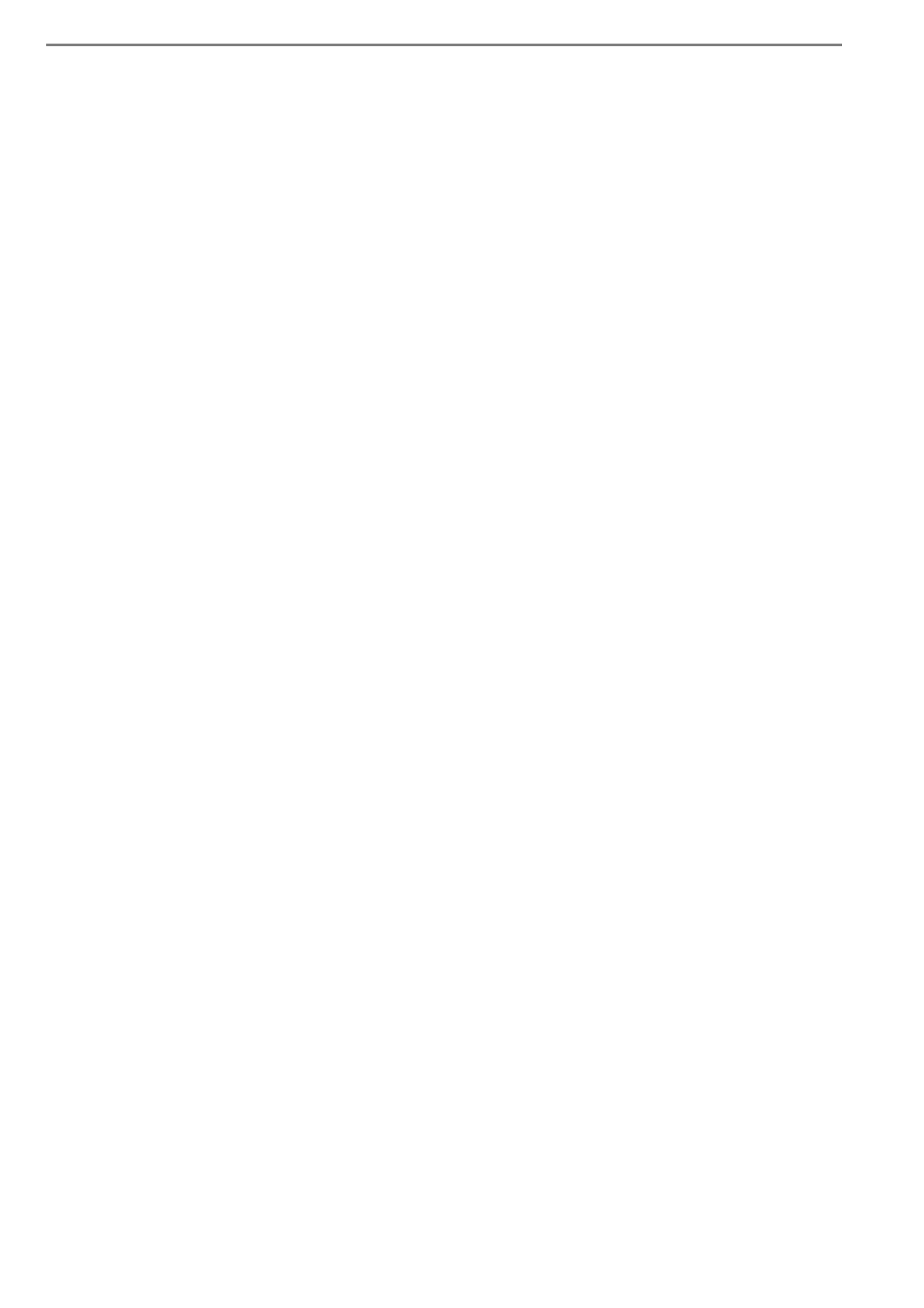# **EXPLANATORY NOTE**

This Amendment No. 1 to Form 10-K ("Amendment") amends our Annual Report on Form 10-K for the fiscal year ended December 31, 2010, originally filed on April 15, 2011 (the "Original Filing"). We are filing this Amendment to include the information required by Part III of Form 10-K that was not included in the Original Filing, as we will not be filing our definitive proxy statement within 120 days after the end of our fiscal year ended December 31, 2010.

Except as described above, no other changes have been made to the Original Filing. The Original Filing continues to speak as of the date filed.

# **ASPENBIO PHARMA, INC.**

# **INDEX TO ANNUAL REPORT ON FORM 10-K / A**

**Page**

#### PART III

| Item $10$ . | Directors, Executive Officers and Corporate Governance.                                         |    |
|-------------|-------------------------------------------------------------------------------------------------|----|
| Item $11$ . | Executive Compensation.                                                                         | 6  |
| Item $12$ . | Security Ownership of Certain Beneficial Owners and Management and Related Stockholder Matters. | 15 |
| Item $13$ . | Certain Relationships and Related Transactions, and Director Independence.                      | 18 |
| Item 14.    | Principal Accountant Fees and Services.                                                         | 18 |
|             |                                                                                                 |    |
|             | <b>PART IV</b>                                                                                  |    |
|             |                                                                                                 |    |
| Item $15$ . | Exhibits and Financial Statement Schedules.                                                     | 19 |
|             | Signatures.                                                                                     |    |

# DISCLOSURE REGARDING FORWARD-LOOKING STATEMENTS

Certain statements contained in this report that are not historical facts constitute forward-looking statements, within the meaning of the Private Securities Litigation Reform Act of 1995, and are intended to be covered by the safe harbors created by that Act. Reliance should not be placed on forward-looking statements because they involve known and unknown risks, uncertainties, and other factors, which may cause actual results, performance, or achievements to differ materially from those expressed or implied. Any forward-looking statement speaks only as of the date made. We undertake no obligation to update any forward-looking statements to reflect events or circumstances after the date on which they are made.

These forward-looking statements are not guarantees of the future as there are a number of meaningful factors that could cause AspenBio's actual results to vary materially from those indicated by such forward-looking statements. These statements are based on certain assumptions made based on experience, expected future developments and other factors AspenBio believes are appropriate in the circumstances. Meaningful factors, which could cause actual results to differ from expectations, many of which are beyond the control of AspenBio, include, but are not limited to, our ability to successfully complete the clinical trial data assessments required for FDA submission, obtain FDA approval for, cost effectively manufacture and generate revenues from, the acute appendicitis test in development, as well as the animal health products and other new products developed by AspenBio, and our ability to retain the scientific management team to advance the products in development, execute agreements to provide AspenBio with rights to meet its objectives, overcome adverse changes in market conditions and the regulatory environment, obtain and enforce intellectual property rights, obtain adequate financing in the future through product licensing, co-promotional arrangements, public or private equity or debt financing or otherwise; general business conditions; competition; business abilities and judgment of personnel; availability of qualified personnel; and other factors referenced under the heading "Risk Factors" in the Original Filing.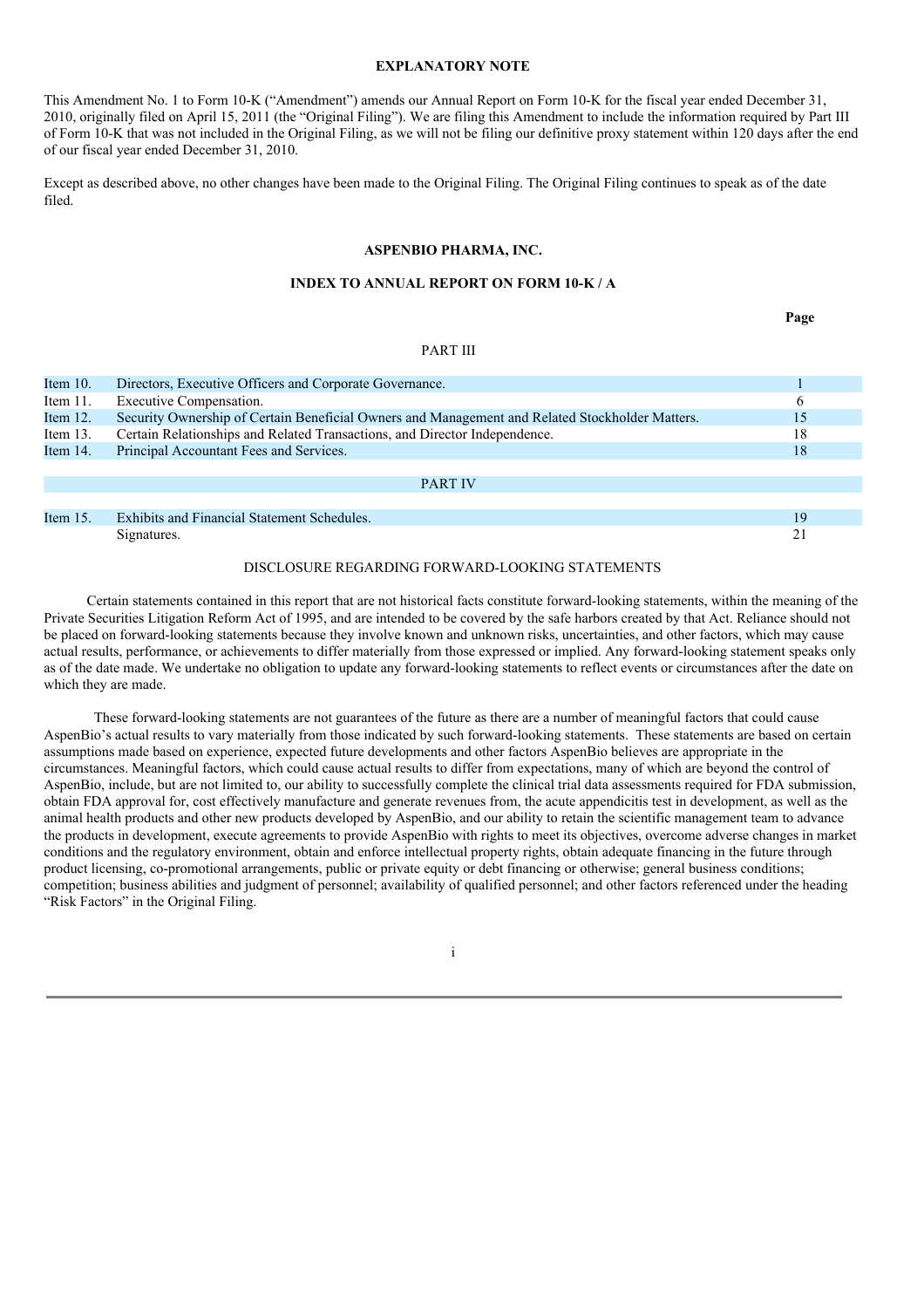### **PART III**

#### **Item 10. DIRECTORS, EXECUTIVE OFFICERS AND CORPORATE GOVERNANCE.**

### **MANAGEMENT AND THE BOARD OF DIRECTORS**

Executive officers of the Company are elected by the Board of Directors, and serve for a term of one year and until their successors have been elected and qualified or until their earlier resignation or removal by the Board of Directors. There are no family relationships among any of the directors and executive officers of the Company. Further, there is no arrangement or understanding between any director and the Company pursuant to which he or she was selected as a director. Mr. Lundy, Mr. McGonegal, Mr. Pusey and Mr. Bennett have employment agreements in place with the Company with respect to their executive officer positions with the Company.

The following table sets forth names, ages and positions with the Company for all directors and executive officers of the Company as of April 28, 2011:

| Name                 | Age | <b>Position</b>                                              |  |  |  |
|----------------------|-----|--------------------------------------------------------------|--|--|--|
|                      |     |                                                              |  |  |  |
|                      |     |                                                              |  |  |  |
| Stephen T. Lundy     | 49  | Chief Executive Officer, President and a Director            |  |  |  |
| Gail S. Schoettler   | 67  | Non-Executive Chair and a Director                           |  |  |  |
| Daryl J. Faulkner    | 62  | Director                                                     |  |  |  |
| Douglas I. Hepler    | 64  | Director                                                     |  |  |  |
| John H. Landon       | 70  | Director                                                     |  |  |  |
| Michael R. Merson    | 66  | Director                                                     |  |  |  |
| <b>Gregory Pusey</b> | 58  | Vice President, Investor Relations and a Director            |  |  |  |
| Mark J. Ratain, M.D. | 56  | Director                                                     |  |  |  |
| David E. Welch       | 64  | Director                                                     |  |  |  |
| Gregory L. Bennett   | 49  | Senior Vice President, Product Development and Manufacturing |  |  |  |
| Jeffrey G. McGonegal | 60  | <b>Chief Financial Officer</b>                               |  |  |  |
| Erik S. Miller       | 45  | Vice President, Marketing and Business Development           |  |  |  |

Stephen T. Lundy was appointed to the positions of Chief Executive Officer and President on March 24, 2010. Effective on the same date, he was appointed to the Company's Board of Directors. Mr. Lundy has more than 20 years of experience in drug and diagnostic product development and commercialization. He was Chief Executive Officer of MicroPhage from 2008 to 2010. Mr. Lundy was Senior VP of sales and marketing for Vermillion from 2007 to 2008. Mr. Lundy joined Vermillion from GeneOhm (2003-2007), a division of Becton, Dickinson and Company Diagnostics, where he served as Vice President of Sales and Marketing. At GeneOhm, Mr. Lundy successfully led the commercial launch of several novel molecular diagnostic assays including the first molecular test for Methicillin Resistant Staphylococcus Aureus. From 2002 to 2003, Mr. Lundy served as Vice President of Marketing for Esoterix, Inc., which was acquired by Laboratory Corporation of America, and led the commercial integration and re-branding of the numerous reference labs acquired by Esoterix. Prior to Esoterix, he served as Marketing Director for Molecular Diagnostics and Critical Care Testing at Bayer Diagnostics Corporation. Mr. Lundy graduated from the United States Air Force Academy with a Bachelor of Science and was an officer with the United States Air Force from 1983 to 1988.

Gail S. Schoettler – Ambassador Gail Schoettler has served on the board of AspenBio Pharma, Inc., since August 2001. She was the Lead Director from January 2009 to October 7, 2010, when she became non-executive Chair of the Board. The position of Lead Director was eliminated on October 7, 2010. She also serves on the boards of Masergy Communications, Inc., a privately held global network service provider and Delta Dental of Colorado, a privately held dental benefits company. She is a member of the audit committees of all three companies and chairs the corporate governance committee of one. She serves on the boards of The Colorado Trust, where she chairs the investment committee, and several non-profit organizations. Former corporate board positions include CancerVax, Inc., PepperBall Technologies, Inc., AirGate PCS, Women's Bank, Equitable Bancshares of Colorado and Fischer Imaging. She has served as a U.S. Ambassador, appointed by President Clinton, and as Colorado's Lt. Governor and State Treasurer. In 1998, she narrowly lost her bid for Governor of Colorado. She started two successful banks and helps run her family's cattle ranch (where she grew up), vineyards and real estate enterprises. She and her husband own a travel company that focuses on introducing business and community leaders to their counterparts overseas as well as to other countries' cultures, economies, and history. She earned a BA in economics from Stanford and MA and PhD degrees in African History from the University of California at Santa Barbara. Among her numerous awards is the French Legion of Honor (France's highest civilian award) from President Jacques Chirac of France.

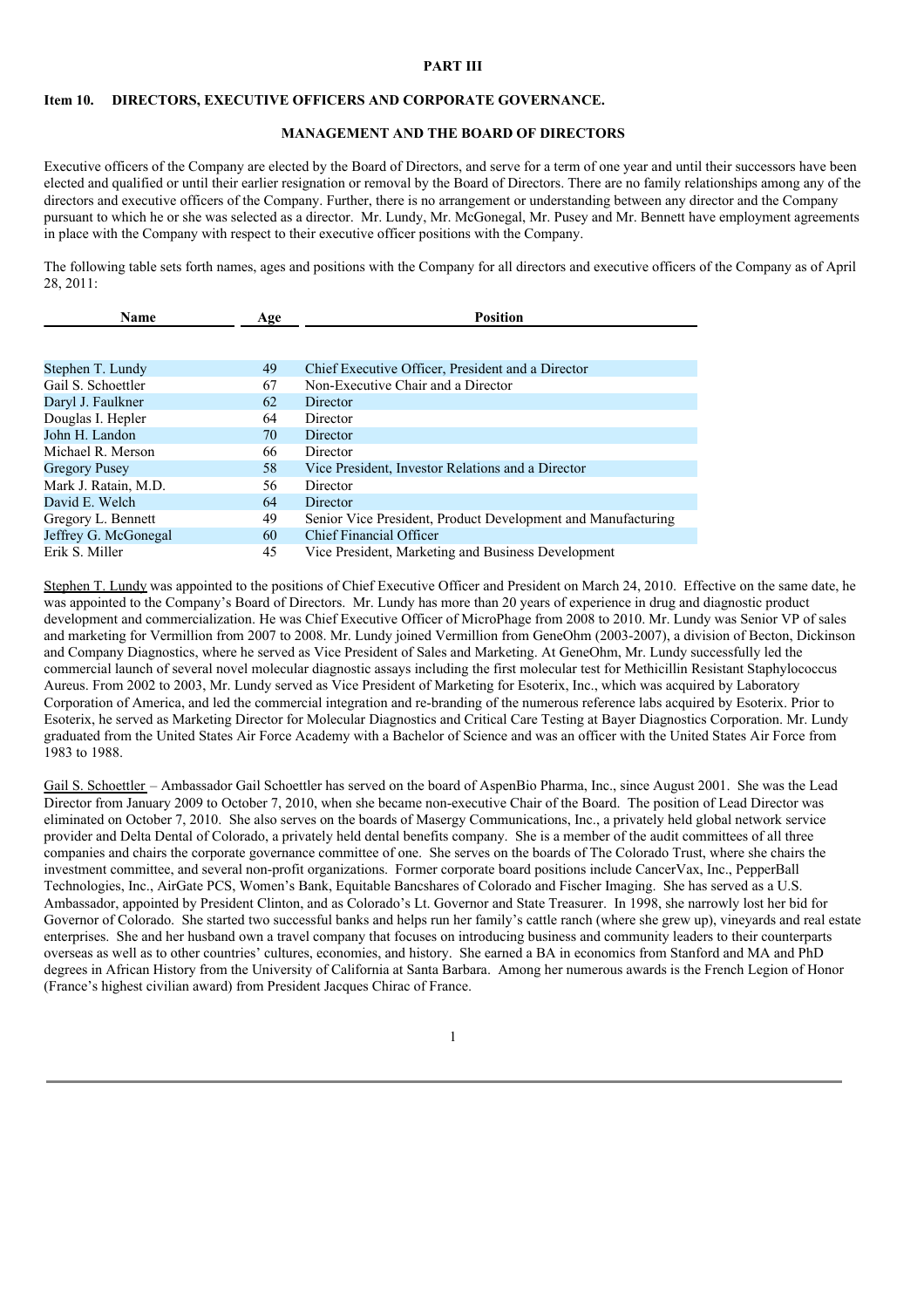Daryl J. Faulkner was appointed to the Company's Board of Directors in the newly created position of Executive Chairman, on January 19, 2009 and on February 10, 2009 was appointed to serve as the Company's interim Chief Executive Officer. Mr. Faulkner resigned from the position of interim Chief Executive Officer as of March 24, 2010, upon the hiring of Mr. Lundy. Mr. Faulkner held the position of Executive Chairman from January 19, 2009 until October 7, 2010. He continues to serve as a director of the Company. Mr. Faulkner has more than 25 years experience in developing and commercializing medical devices, drug and drug delivery systems, life science research tools, and molecular diagnostics. He most recently served for approximately one year as President, CEO and member of the Board of Directors of Digene Corporation, a Nasdaq-traded company prior to its acquisition in July 2007 by Qiagen (traded on Nasdaq's Global Select market). He has continued to serve as a consultant to Qiagen supporting the integration of the two companies and serving as co-chair of the executive steering committee with the CEO of Qiagen. Mr. Faulkner also currently serves as a member of the Board of Directors of GenMark Diagnostics, Inc., (formerly – Osmetech), an emerging molecular diagnostics company. Prior to joining Digene, Mr. Faulkner spent eight years with Invitrogen (now Life Technologies Corp., a Nasdaq-traded company) in a number of senior roles, including SVP Europe, SVP IVGN International Operations, and SVP of Strategic Business Units. Prior to Invitrogen, Mr. Faulkner's career included 15 years with the Fortune 100 company Abbott Laboratories, holding leadership positions in manufacturing operations and plant management. Mr. Faulkner received a degree in Industrial Relations from the University of North Carolina and a M.A. in Business Management from Webster University.

Douglas I. Hepler, Ph.D. joined the Company's Board of Directors in March of 2004. Commencing in 2006, Dr. Hepler became President of KADO Consulting a then newly formed consulting firm. Through April 2006 he served as Vice President of Research and Development for IDEXX Pharmaceuticals, Inc., a wholly owned subsidiary of IDEXX Laboratories, Inc. Dr. Hepler was responsible for the overall technical leadership of the Pharmaceutical Division of IDEXX Pharmaceuticals, Inc. Dr. Hepler was also the Co-founder and Executive Vice President of Blue Ridge Pharmaceuticals, Inc. before its sale to IDEXX Laboratories, Inc. in 1998. While at Blue Ridge Pharmaceuticals, Dr. Hepler was instrumental in the development and FDA registration of Acarexx, Iverhart Plus, PZI Vet, Facilitator, Navigator, Pyrantel and CyFly. Prior to Blue Ridge Pharmaceuticals, Dr. Hepler was instrumental in the development and FDA registration of Interceptor, Program and Sentenial while at Novartis Animal Health. Dr. Hepler received a B.S. degree from Lock Haven University in biology, a M.S. from Colorado State University in microbiology and a Ph.D. from Colorado State University in immunology.

John H. Landon was appointed to our Board of Directors in December 2008. Mr. Landon's career includes more than 30 years of broad, multifunctional experience with the DuPont Company. Prior to retiring from active management, Mr. Landon served as Vice President and General Manager of medical products for DuPont. He had worldwide responsibility for all of DuPont's medical products businesses, encompassing total annual sales of \$1 billion and more than 5,000 employees. In addition to other director roles, Mr. Landon served as Chairman of the board of Cholestech Corporation prior to its 2007 sale to Inverness Medical and as a director of Digene Corporation prior to its 2007 sale to Qiagen. He currently is a member of the board of LipoScience, Inc., and Christiana Care Health System, and a member of the board of advisors for Water Street Healthcare Partners. Mr. Landon received his B.S. in Chemical Engineering from the University of Arizona.

Michael R. Merson was appointed to our Board of Directors in July 2008. Since 2003, Mr. Merson has served on the board and was elected Chairman in 2004 of CareFirst – Blue Cross/Blue Shield the sixteenth largest health insurer in the United States with annual revenues of approximately \$7.0 billion and covering over 3.2 million insured individuals. CareFirst is part of the BlueCross/Blue Shield group of insurance providers that collectively cover 100 million lives in the U. S. Mr. Merson previously held director and executive officer positions, primarily President and / or CEO with MedStar Health, Helix Health, Inc., Franklin Square Hospital Center and Preferred Health Network. He continues to provide consulting services to primarily healthcare related enterprises, focused on merger and acquisition, goal setting, business and governance issues and executive compensation and benefits through Michael R. Merson, LLC and Yaffe & Company, consultants. He received a B.S.B.A. from the University of Denver and an M.B.A. from The George Washington University.

Gregory Pusey became a director of AspenBio Pharma, Inc. in February 2002, Chairman in May 2003 and in January 2009 became the Vice Chairman of the Board. On January 1, 2010, Mr. Pusey was appointed to the office of Vice President of Investor Relations. On October 10, 2010, the position of Vice Chairman of the Board was eliminated. Mr. Pusey served as a director of PepperBall Technologies, Inc. or its predecessors, (a publicly held provider of non-lethal projectiles, launchers and security related products) from December 2002 until his resignation on April 15, 2011, and served as Chairman from December 2002 to April 22, 2009. Since 1988, Mr. Pusey has been the President and a director of Cambridge Holdings, Ltd. Mr. Pusey is a director and assistant secretary Bactolac Pharmaceutical, Inc. and has been associated with its predecessors since 1997, a company (publicly held until September 2006) engaged in manufacturing and marketing of vitamins and nutritional supplements. Mr. Pusey graduated from Boston College with a B.S. degree in Finance.

Mark J. Ratain, M.D. was appointed to our Board of Directors in March 2008. Dr. Ratain is a hematologist / oncologist and a clinical pharmacologist. He is the Leon O. Jacobson Professor of Medicine, Director of the Center for Personalized Therapeutics, and Associate Director for Clinical Sciences for the Comprehensive Cancer Center at the University of Chicago. Dr. Ratain has been associated with the Department of Medicine at the University of Chicago since 1983. He has authored and co-authored more than 350 articles and book chapters. Dr. Ratain previously served from 1998 to 2008, as a director of DATATRAK International, Inc., a publically traded company providing services to entities engaged in clinical trials. He received his A.B. Degree in Biochemical Sciences from Harvard University and his M.D. from the Yale University School of Medicine.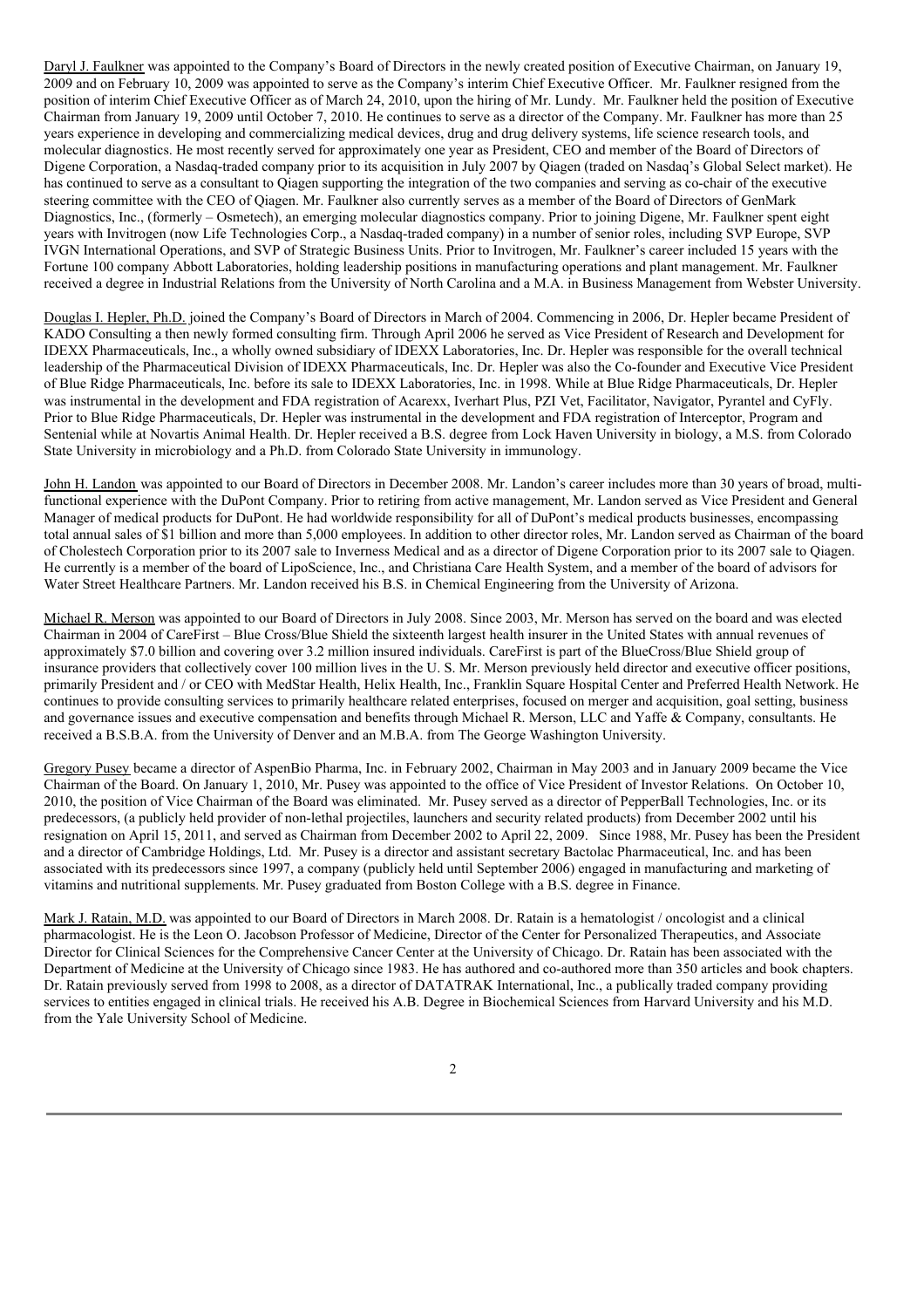David E. Welchbecame a director of AspenBio Pharma in October 2004. Mr. Welch has served, since April 2004, as Vice President and Chief Financial Officer of American Millennium Corporation, Inc., a privately held company (publicly traded until June 2010) located in Golden, Colorado. He also is a self-employed financial consultant. From July 1999 to June 2002, Mr. Welch served as Chief Financial Officer, Secretary and Treasurer of Active Link Communications, Inc., a publicly traded company. During 1998 he served as Chief Information Officer for Language Management International, Inc., a multinational translation firm located in Denver, Colorado. From 1996 to 1997, he was Director of Information Systems for Mircromedex, Inc., an electronic publishing firm, located in Denver, Colorado. Mr. Welch also serves on the Board of Directors of Communication Intelligence Corporation, a publicly traded company. Mr. Welch served as a director of Bactolac Pharmaceutical, Inc. and its predecessors from February 2003 to December 2006, a company (publicly held until September 2006) engaged in manufacturing and marketing of vitamins and nutritional supplements and as a director of PepperBall Technologies, Inc. (OTC: PBAL.PK), or its predecessors, a publicly held provider of non-lethal projectiles, launchers and security related products, from December 2006 to July 2009. He received a B.S. degree in accounting from the University of Colorado. Mr. Welch is a Certified Public Accountant, licensed in the state of Colorado.

Gregory L. Bennett became Senior Vice President – Product Development and Manufacturing of the Company on January 1, 2010, and previously had served as a consultant to the Company since September 2009. Mr. Bennett has more than 25 years of experience in product design and development focused in cassette and instrument test formats, including point-of-care ("POC") and home test products. He recently served as General Manager of Cholestech's operations following the company's acquisition by Inverness Medical Innovations, Inc., in 2007. At Cholestech, Mr. Bennett served as Vice President of research and development where he was responsible for the development and launch of its cholesterol instrument and cartridge system for POC use. Prior to his six years with Cholestech / Inverness, Bennett spent 12 years with LifeScan, Inc., a Johnson & Johnson Company, where he served in increasing levels of responsibility; his last position there was as Director of process development engineering. At LifeScan, he led the group responsible for the process development, scale-up and commercialization of several blood glucose monitoring devices. Bennett earned his B.S. in Mechanical Engineering from the University of Wisconsin, and has received specialized training in Process Excellence/Six Sigma and Stanford Executive Training – Corporate Finance and Portfolio Management.

Jeffrey McGonegal became Chief Financial Officer of the Company in June 2003, was appointed Corporate Secretary in January 2010 and served as interim President in December 2004 and January 2005. Mr. McGonegal served from 2003 to January 1, 2011 as Chief Financial Officer of PepperBall Technologies, Inc. Mr. McGonegal also serves on a limited part-time basis as Senior Vice President — Finance of Cambridge Holdings, Ltd., a small publicly held company with limited business activities. Mr. McGonegal served as Chief Financial Officer of Bactolac Pharmaceutical, Inc. and had been associated with its predecessors through October 2006, a company (publicly held until September 2006) engaged in manufacturing and marketing of vitamins and nutritional supplements. From 1974 to 1997, Mr. McGonegal was an accountant with BDO Seidman LLP. While at BDO Seidman LLP, Mr. McGonegal served as Managing Partner of the Denver, Colorado office. Mr. McGonegal was elected in 2005 to serve on the board of Imagenetix, Inc., a publicly held company in the nutritional supplements industry. He received a B.A. degree in Accounting from Florida State University.

Erik S. Miller became the Vice President of Marketing and Business Development of the Company on January 17, 2011, previously having served as a consultant to the Company since October 2010. Mr. Miller has over twenty years of experience focused on health care marketing, management, sales and business development. Most recently he served as Vice President, Business Development and Marketing for Radix Biosolutions from April 2008 to March 2010, which launched its first commercial products and defined services during his tenure. Previously he worked in increasing levels of marketing and business responsibility with Luminex Corporation (from 2005 to 2008), Safety Syringes, Inc. and Biosite Diagnostics. Mr. Miller has co-authored three peer-reviewed scientific articles in the areas of growth factor cell signaling and drug delivery. He received a Bachelor of Science Degree in Pharmacy from the University of Iowa and a Masters in Business Administration from the University of North Carolina.

### **Qualifications, Attributes and Skills of our Board of Directors**

The Nominating and Corporate Governance Committee (the "Nominating Committee"), with input from the Non-Executive Chair, screens director candidates and evaluates the qualification and skills applicable to the Company of the existing members of the Board. In overseeing the nomination of candidates for election, and the qualifications and skills of incumbent directors, the Nominating Committee, and subsequently the Board, seeks qualified individuals with outstanding records of success in their chosen careers, the skills to perform the role of director, and the time and motivation to perform as a director. Directors are expected to bring specialized talents to the Board that add value to the Board's deliberative process and advance the business goals of the Company. The Board has determined that experience in the life sciences industries for either human or animal products, financial and investment experience, publicly held company experience and governmental experience are generally useful qualifications for directors, and the composition of the Board reflects such assessment. All of the incumbent directors exhibit outstanding records of success in their chosen careers and have demonstrated their ability to devote the time and energy necessary to serve on the Board and to advance the business goals and strategies of the Company. The directors have the following additional qualifications and skills that make them productive members of the Board: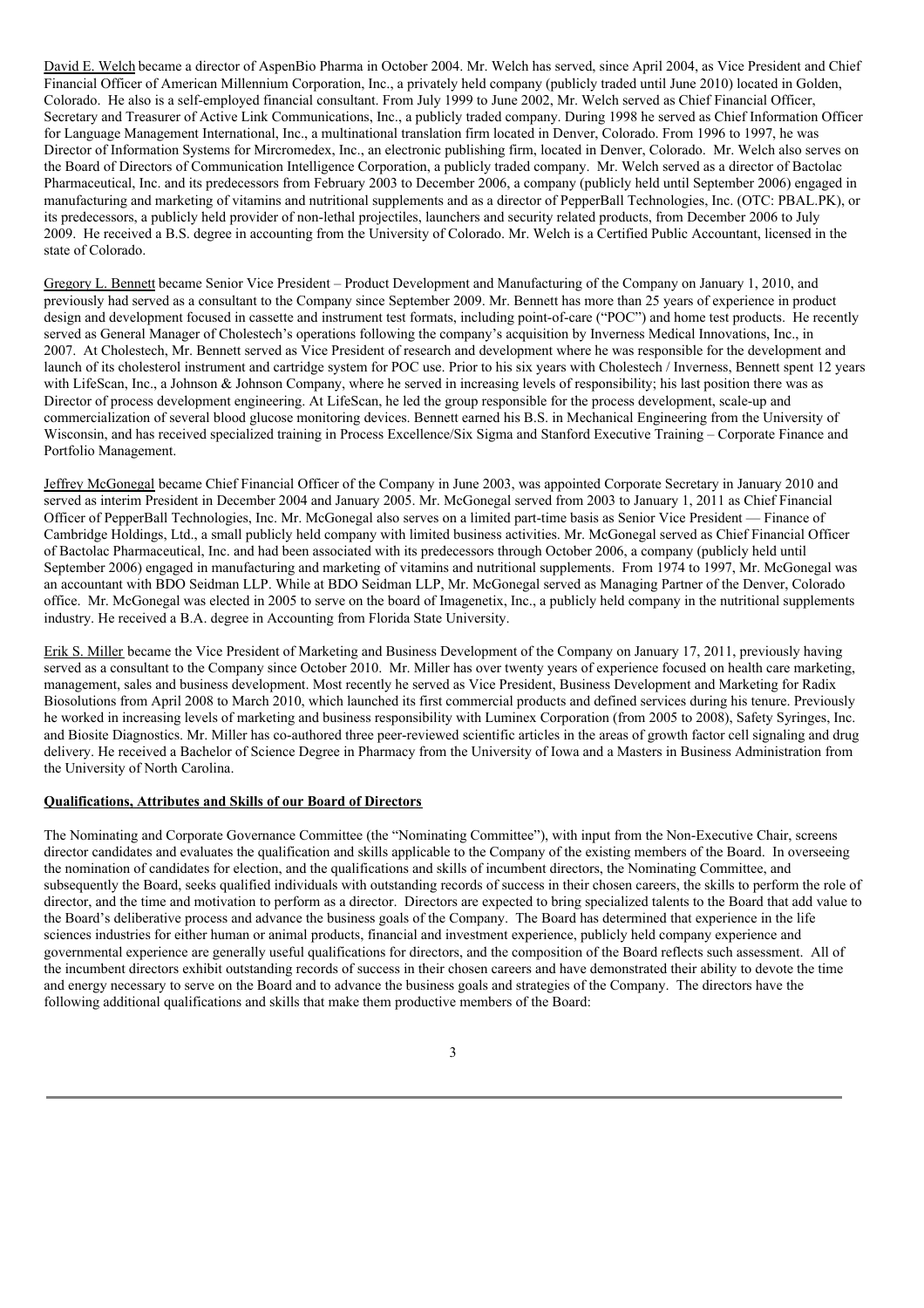- Stephen Lundy – over 20 years' experience in drug and diagnostic development companies, including experience leading the commercial launch of diagnostic products and participation in merger and acquisition transactions in the industry;
- Gail Schoettler business acumen, years of public service and extensive public company board, business and financial experience;
- Daryl Faulkner significant chief executive and senior executive experience in medical device and medical diagnostics publicly traded companies, both national and global;
- Douglas Hepler pharmaceutical and regulatory experience at the executive level in the field of animal health;
- John Landon extensive executive experience in the life science industry, with particular experience with medical products businesses, and broad executive compensation knowledge and committee experience;
- Mark Ratain, M.D. medical practice expertise, previous public company board experience and broad knowledge of medicine;
- Michael Merson health insurance company executive and extensive experience in the health care provider industry;
- Gregory Pusey extensive fundraising and financial expertise, particularly in publicly traded companies; and
- David Welch financial and information systems expertise, particularly in publicly traded companies.

#### **Independence of the Board of Directors**

Our Board of Directors currently consists of Ms. Schoettler and Messrs. Lundy, Faulkner, Hepler, Landon, Merson, Pusey, Ratain and Welch. The Company defines "independent" as that term is defined in Rule 5605(a)(2) of the Nasdaq listing standards. For 2010, Messrs. Welch, Hepler, Ratain, Merson, Landon and Ms. Schoettler qualified as independent and none of them have any material relationship with the Company that might interfere with his or her exercise of independent judgment.

The non-employee directors, except Ms. Schoettler, receive cash compensation of \$1,000 per month as compensation for service on our Board. Ms Schoettler, the non-executive chair of the board receives compensation of \$2,000 per month as compensation for service on our Board. The independent directors typically receive a stock option grant upon joining the Board and additional stock option grants, generally annually, for service on the Board. Effective after October 2010, Ms. Schoettler will receive equity awards equal to 1.5 times the amount granted to other non-employee directors when such awards are made. The directors are also reimbursed for all expenses incurred by them in attending board meetings.

### **Committees**

*Audit Committee*: The Company has a separately designated standing Audit Committee established in accordance with Section 3(a) (58) (A) of the Exchange Act. Three of the Company's directors serve on the Audit Committee - David Welch (who serves as Chair of the Committee), Gail Schoettler and Michael Merson. Mr. Welch has been designated as the financial expert on the Audit Committee. Each Audit Committee member meets the definition of independence for audit committee membership as required by the Nasdaq listing standards. The amended and restated Audit Committee Charter is available on our website at http://www.aspenbiopharma.com.

*Nominating and Corporate Governance Committee*: The Nominating Committee consists of: Michael Merson (who serves as Chair of the Committee), Douglas Hepler, Mark Ratain and John Landon, each of whom meets the Nasdaq listing standards for independence. Duties of the Nominating Committee include oversight of the process by which individuals may be nominated to our Board of Directors. The Nominating Committee charter is available on our web site at www.aspenbiopharma.com. There have been no material changes to the procedures by which security holders may recommend nominees to the Company's Board of Directors. The specific process for evaluating new directors, including stockholder-recommended nominees, will vary based on an assessment of the then current needs of the Board and the Company. The Nominating Committee will determine the desired profile of a new director, the competencies they are seeking, including experience in one or more of the following: highest personal and professional integrity, demonstrated exceptional ability and judgment and who shall be most effective in conjunction with the other nominees to the board, in collectively serving the long-term interests of the shareholders. Candidates will be evaluated in light of the target criteria chosen. The Nominating Committee does not have a formal diversity policy; in addition to the foregoing it considers race and gender diversity in selection of qualified candidates.

*Compensation Committee*: The Company's Compensation Committee is comprised of, Douglas Hepler (who serves as Chair of the Committee), Mark Ratain, Michael Merson and John Landon, each of whom is an independent director. The amended and restated Compensation Committee Charter is available on our website at http://www.aspenbiopharma.com.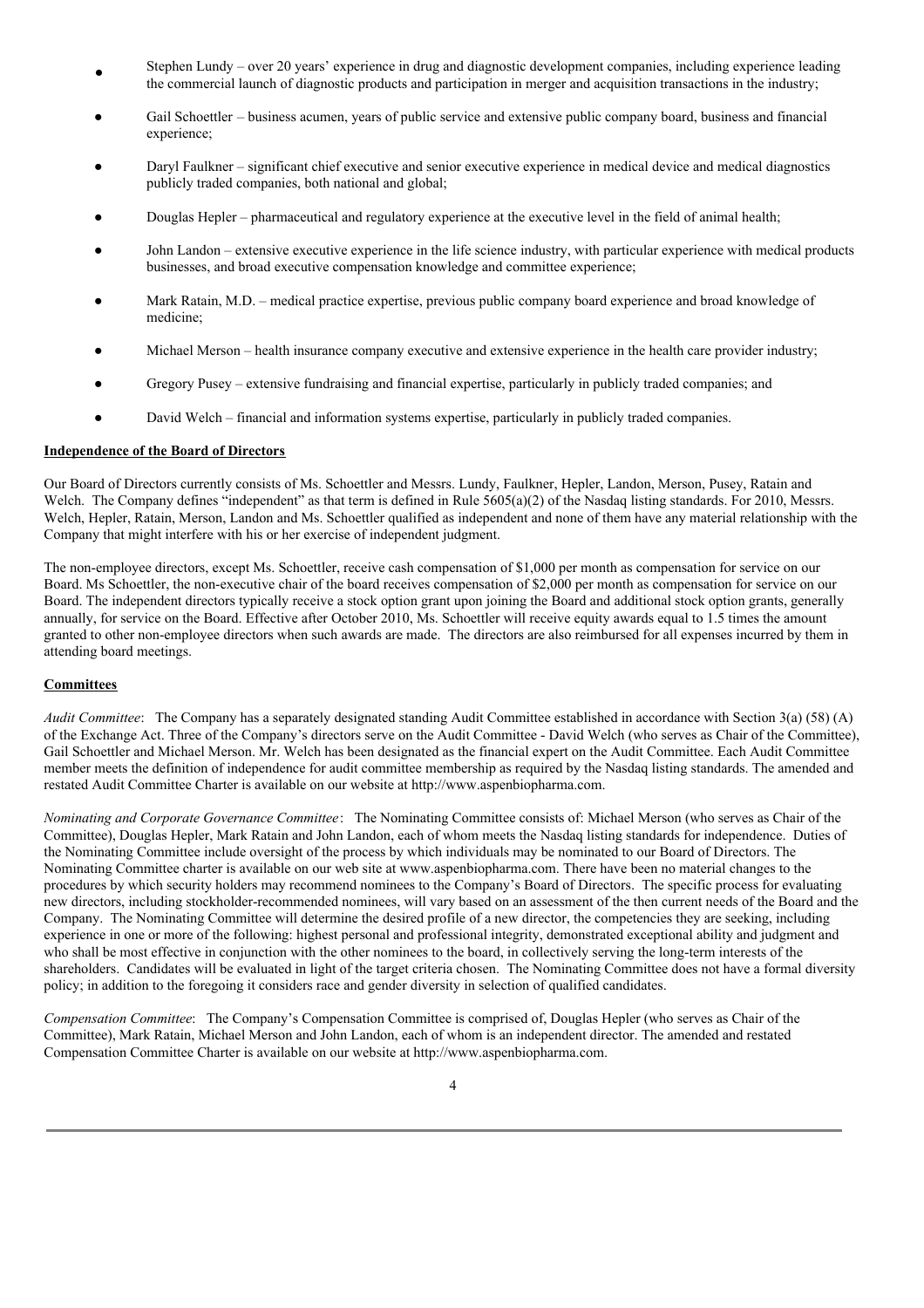Duties of the Compensation Committee include reviewing and making recommendations regarding compensation of executive officers and determining the need for and the appropriateness of employment agreements for senior executives. This includes the responsibility: (1) to determine, review and approve on an annual basis the corporate goals and objectives with respect to compensation for the senior executives; and (2) to evaluate at least once a year the performance of the senior executives in light of the established goals and objectives and, based upon these evaluations, to determine the annual compensation for each, including salary, bonus, incentive and equity compensation. When evaluating and determining the compensation of our executive officers, the Compensation Committee evaluates factors including the executive's responsibilities, experience and the competitive marketplace. Further, the Compensation Committee has authority to retain such compensation consultants, outside counsel and other advisors as the Committee in its sole discretion deems appropriate. The Committee may also invite the senior executives and other members of management to participate in their deliberations, or to provide information to the Committee for its consideration with respect to such deliberations, except that: the chief executive officer may not be present for the deliberation of or the voting on compensation for the chief executive officer. The chief executive officer may, however, be present for the deliberation of or the voting on compensation for any other officer.

The Compensation Committee also has the authority and responsibility: (1) to review the fees paid to independent directors for service on the Board of Directors and its committees, and make recommendations to the board with respect thereto (however disinterested members of the board ultimately determine the fees paid to the independent directors); and (2) to review the Company's incentive compensation and other stock-based plans and recommend changes in such plans to the Board as needed.

# **Section 16(a) Beneficial Ownership Reporting Compliance**

Section 16(a) of the Securities Exchange Act of 1934, as amended, requires the Company's Officers and Directors and persons who own more than 10% of the Company's outstanding Common Stock to file reports of ownership with the Securities and Exchange Commission ("SEC"). Directors, officers, and greater than 10% shareholders are required by SEC regulations to furnish the Company with copies of all Section 16(a) forms they file.

Based solely on a review of Forms 3, 4 and 5, and amendments thereto furnished to the Company during and for the Company's year ended December 31, 2010 and as of April 18, 2011, there were no directors, officers or more than 10% shareholders of the Company who failed to timely file a Form 3, 4 or 5.

# **Code of Ethics and Whistle Blower Policy**

In December 2003, the Board of Directors adopted a Code of Ethics that applies to its directors, officers (including its chief executive officer, chief operating officer, chief medical officer, chief financial officer, chief scientific officer , controller and other persons performing similar functions), and management employees generally. The Code of Business Ethics is available on our website at www.aspenbiopharma.com. We intend to post any material amendments to or waivers of, our Code of Ethics that apply to our executive officers, on this website. In addition, our Whistle Blower Policy is available on our website at http://www.aspenbiopharma.com.

# **Communications with the Board of Directors**

If security holders wish to communicate with the Board of Directors or with an individual director, they may direct such communications in care of the Chief Financial Officer, AspenBio Pharma, Inc., 1585 S. Perry Street, Castle Rock, CO 80104. The communication must be clearly addressed to the Board of Directors or to a specific director. The Board of Directors has instructed the Chief Financial Officer to review and forward any such correspondence to the appropriate person or persons for response.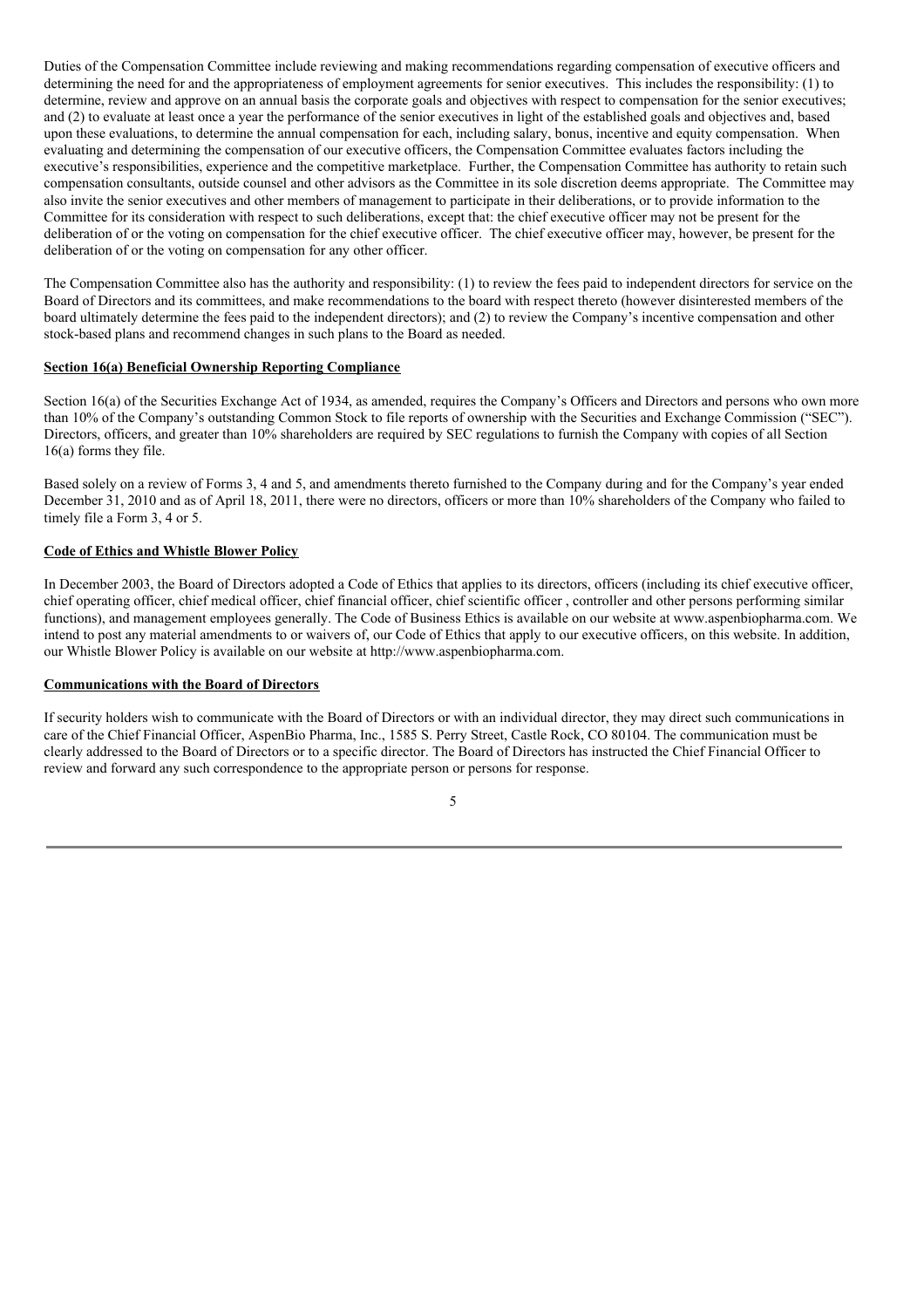# **Item 11. EXECUTIVE COMPENSATION.**

#### **Compensation Discussion and Analysis**

This section describes our compensation program for our named executive officers ("NEOs") during the fiscal year ended December 31, 2010. The following discussion focuses on our compensation program and compensation-related decisions for fiscal year 2010 and also addresses why we believe our compensation program is appropriate for the Company.

#### **Compensation philosophy and overall objectives of executive compensation programs**

It is our philosophy to link executive compensation to corporate performance and to create incentives for management to enhance our value. The following objectives have been adopted by the Compensation Committee as guidelines for compensation decisions:

- $\cdot$  provide a competitive total executive compensation package that enables us to attract, motivate and retain key executives;
- · integrate the compensation arrangements with our annual and long-term business objectives and strategy, and focus executives on the fulfillment of these objectives; and
- · provide variable compensation opportunities that are directly linked with our financial and strategic performance.

#### **Procedures for determining compensation**

Our Compensation Committee has the overall responsibility for designing and evaluating the salaries, incentive plan compensation, policies and programs for our NEOs. The Compensation Committee relies on input from our Chief Executive Officer regarding the NEOs (other than himself), and on an analysis of our corporate performance. With respect to the compensation for the Chief Executive Officer, the Compensation Committee evaluates the Chief Executive Officer's performance and sets his compensation. With respect to our corporate performance as a factor for compensation decisions, the Compensation Committee considers, among other aspects, our long-term and shortterm strategic goals and development goals.

Our Chief Executive Officer plays a significant role in the compensation-setting process of the other NEOs and makes recommendations to the Compensation Committee concerning performance objectives and salary and bonus levels for the other NEOs. The Compensation Committee, at least annually, then discusses the recommendations with the Chief Executive Officer. The Compensation Committee may, in its sole discretion, approve, in whole or in part, the recommendations of the Chief Executive Officer. The Compensation Committee makes recommendations to the full Board of Directors for their final approval regarding the overall compensation structure for the NEOs. In fiscal year 2010, the Compensation Committee and the Board approved the Chief Executive Officer's recommendations for salary and bonus with respect to each of the other NEOs.

In determining the adjustments to the compensation of our NEOs, as of July 2010 we participated in the Radford Global Life Sciences Survey of compensation. Information obtained from this survey was used in summary form for informational purposes for our compensation considerations. We do not use such information or other information to benchmark the compensation of our NEOs. Our Compensation Committee also relied on their experience with other public companies, and the Radford compensation data and those experiences informed and guided our compensation decisions for fiscal 2010.

#### **Elements of compensation**

The compensation of our NEOs consists primarily of four major components:

- base salary;
- annual incentive awards;
- long-term equity awards; and
- other benefits.

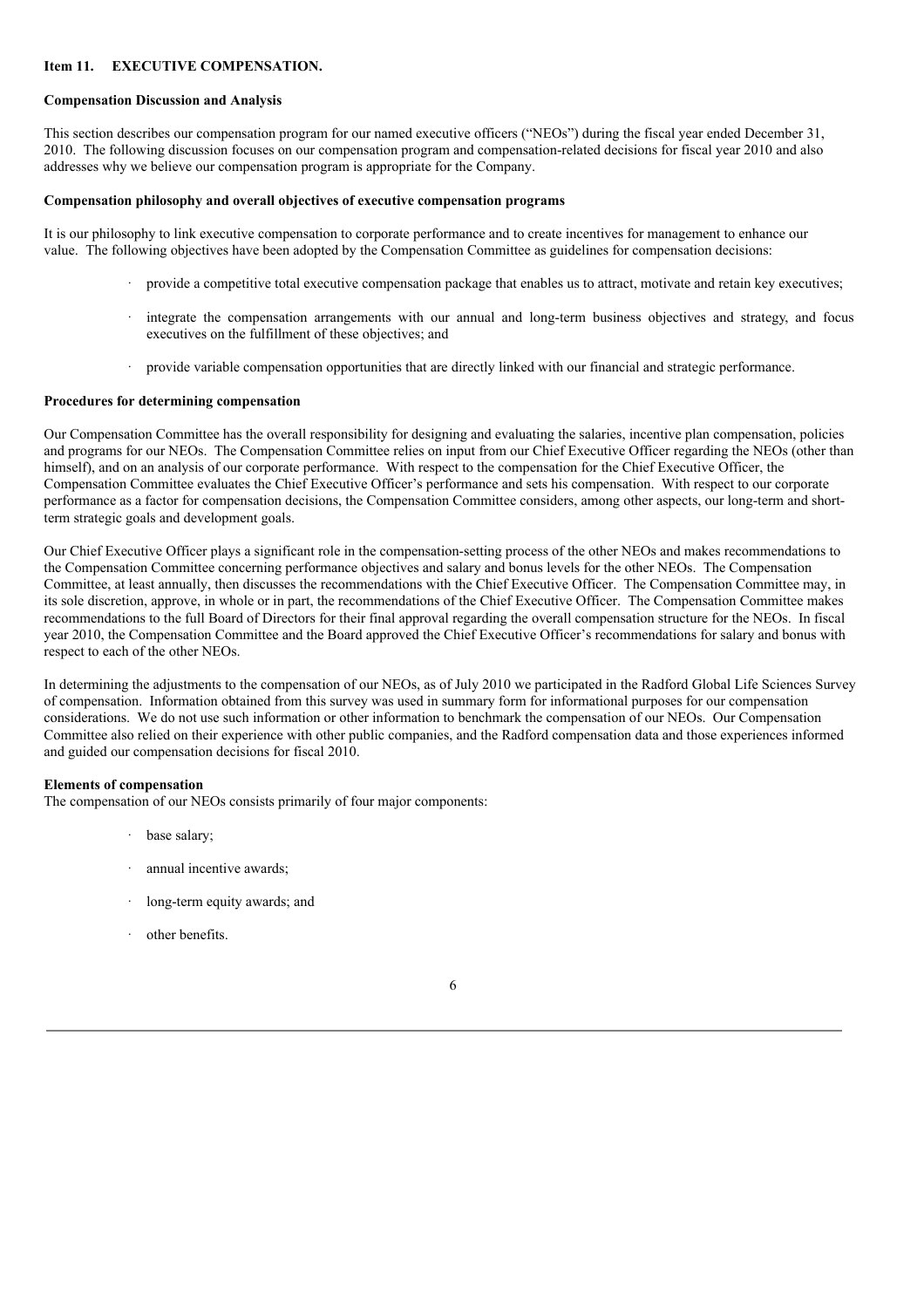# *Base salary*

The base salary of each of our NEOs is determined based on an evaluation of the responsibilities of that particular position, each NEO's historical salary earned in similar management positions with the Company or other companies, and the Radford compensation data described above. A significant portion of each NEO's total compensation is in the form of base salary. The salary component is designed to provide the NEOs with consistent income and to attract and retain talented and experienced executives capable of managing our operations and strategic growth. Annually, the performance of each NEO is reviewed by the Compensation Committee using information and evaluations provided by the Chief Executive Officer with respect to the other NEOs and its own assessment of the Chief Executive Officer, taking into account our operating and financial results for the year, a subjective assessment of the contribution of each NEO to such results, the achievement of our strategic growth and any changes in our NEOs' roles and responsibilities. Base salary for Mr. McGonegal was increased in 2010 to \$200,000 per year as provided under the terms of his employment agreement.

# *Annual incentive plan*

The NEOs, other than Mr. Faulkner, when he served in that capacity in 2010, participated in the Company's annual incentive plan for senior management (the "Incentive Plan") for 2010. Under the Incentive Plan, management of the Company develops annual corporate goals and milestone objectives that are then approved by the Compensation Committee and the Board. The Incentive Plan is designed to recognize and reward our employees, including the NEOs, for contributing towards the achievement of our annual corporate business plan. These annual incentive awards are designed to reward near-term operating performance and the achievement of milestones critical to the Company's success in both the near and the long-term. The Compensation Committee believes the Incentive Plan serves as a valuable short-term incentive program for providing cash bonus opportunities for our employees upon achievement of targeted operating results. The 2010 Incentive Plan was 60% weighted on goals related to advancement of development activities surrounding our appendicitis product, with the balance weighted between animal health advances, science leadership activities and fund raising. Specifically, the goals were:

- Advances on AppyScore™ developments including ELISA FDA progress, cassette and instrument advances, evaluation of alternative uses for the MRP8/14 biomarker, and refinement of market and commercialization drivers for AppyScore (60% of total);
- Advances on veterinary sciences milestones and strategies, including achievement of program milestones for the LH products and technology transfer for GMP manufacturing (15% of total);
- Achieve specified technology and science leadership goals related to next generation product development efforts (5% of total); and
- Achieve specified investor relations and fund raising goals (20% of total; 25% if achieved in the second quarter of 2010).

The ultimate payout for the incentive awards was determined by the board of directors based upon recommendations from the Compensation Committee, after reviewing achievement of the Company's performance goals as well as the Chief Executive Officer's recommendations with respect to the other NEOs. In the case of the Chief Executive Officer's bonus, the ultimate payout is determined by the board of directors after reviewing the recommendation of the Compensation Committee. Based upon such process, after the end of the fiscal year the Compensation Committee determined the bonuses for the officers, including the NEOs, for 2010, and recommended such awards to the Board of Directors, who approved them. Under the Incentive Plan for 2010, the pool of available dollars was reserved based upon an amount equal to 30% of the base salaries of the officers of the Company other than Greg Bennett who was based upon an amount equal to 35%, and other than Steve Lundy who was based upon an amount equal to 45% of his annual base salary, for a potential pool of \$352,500. The Compensation Committee then established and quantified the specific corporate objectives to be achieved in 2010, as set forth above. If the corporate objectives were fully achieved, 100% of that pooled amount would then be distributed among the eligible officers at the end of the fiscal year.

For fiscal 2010, it was determined that the corporate objectives were achieved at an aggregate achievement level of 44%, therefore the available pool was \$155,100. This determination was made based on achievement of the identified goals as follows: (1) completion of the supplemental clinical trial related to the Company's ELISA-based AppyScore product; (2) identification of market and commercialization strategies, particularly in Europe; (3) continued advancement of the cassette and instrumentation system for AppyScore; (4) progress on a development strategy for the animal health business; and (5) successful completion of a registered direct fundraising transaction in May 2010; tempered by delays in the ability to pursue 510(k) clearance from the FDA for AppyScore following an evaluation of the supplemental clinical trial results. Following such determinations, such 44% achievement percentage was applied to the available pool for bonus awards under the 2010 Incentive Plan. Management then made recommendations, that were reviewed and approved by the Compensation Committee and, ultimately, the Board to allocate such available pool among the officers based upon their contribution, in their respective positions with the Company, to achievement of such corporate objectives. The Compensation Committee believes the incentive awards were warranted and consistent with the contributions of the NEOs during 2010 to achievement of the targeted corporate objectives.

The Company has a small leadership team, and its members function as part of a unit to achieve the corporate objectives. No additional individual goals or objectives were considered in the determination of bonuses awarded under the 2010 Incentive Plan; only the achievement of the above-identified corporate objectives was considered. The total pool of available dollars was allocated based on such leadership and group participation in meeting the corporate objectives achieved, and the pool of available dollars did not exceed the aggregate available. See "Executive Compensation - Summary Compensation Table" for the actual bonuses awarded to the NEOs, other than Mr. Faulkner, under the 2010 Incentive Plan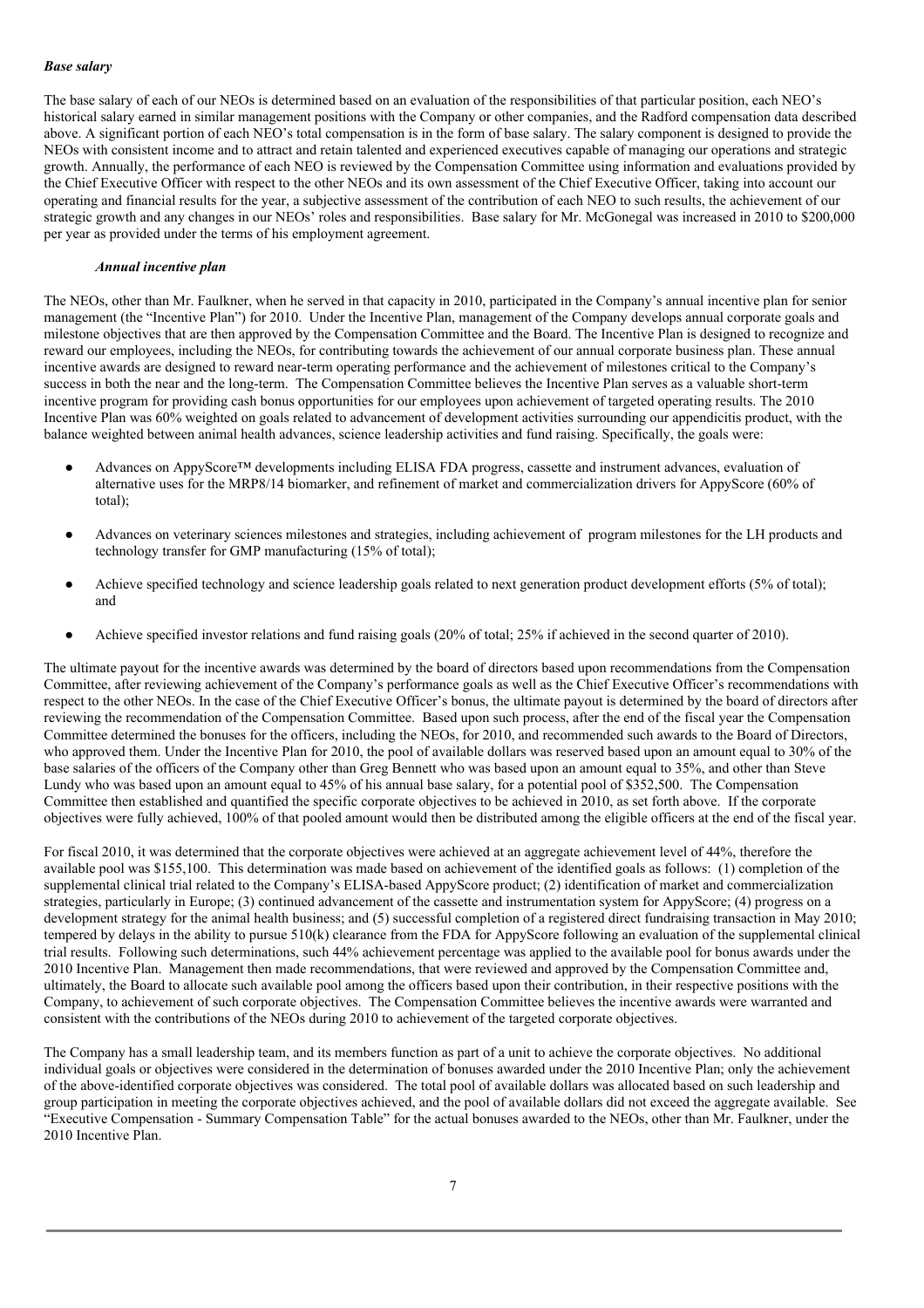### *Long-term equity awards*

The Compensation Committee believes that it is essential to align the interests of the NEOs with the interests of our shareholders, and believes the best way to accomplish this alignment is through awards of long-term, equity-based compensation. The Compensation Committee has also identified the need to recruit and retain experienced, high performing executives, and equity-based awards assist in such recruitment and retention. Such awards are made under the AspenBio Pharma Amended and Restated 2002 Stock Incentive Plan, as amended (the "Plan").

The Company has granted stock options as incentive stock options in accordance with Section 422 of the Code, subject to the volume limitations contained in the Code, as well as non-qualified stock options. Generally, for stock options that do not qualify as incentive stock options, the Company is entitled to a tax deduction in the year in which the stock options are exercised equal to the spread between the exercise price and the fair market value, at the time of exercise, of the stock for which the stock option was exercised. The holders of the nonqualified stock options are generally taxed on this same amount in the year of exercise. For stock options that qualify as incentive stock options, the Company does not receive a tax deduction, and the holder of the stock option may receive more favorable tax treatment than he or she would for a non-qualified stock option. Historically, the Company has primarily granted incentive stock options to provide these potential tax benefits to its executives and because of the limited expected benefits to the Company of the potential tax deductions as a result of its historical net losses.

The Board of Directors made annual stock option awards to the NEOs in January 2010. The NEO annual awards for stock options, other than the Chief Executive Officer, are generally awarded at the same level for each NEO and have been based upon the same annual award levels as used for the grants to non-employee directors. The stock options generally have a term of ten years and are subject to time-based vesting over three years. In addition, for certain NEOs performance-based vesting, tied to achievement of specific corporate goals is used to provide additional incentives to tie compensation more closely to the defined needs of the Company. During 2010 certain of the stock options awarded to Mr. Lundy, our CEO upon his joining the Company, as provided in their terms at issuance, were vested upon the successful completion of the May 2010 capital-raising transaction.

The Company has adopted a Change in Control policy for the Plan. A "Change in Control" is defined under the Plan as (i) the acquisition, directly or indirectly, by any person or group within the meaning of Section 13(d)(3) of the Securities Exchange Act of 1934) of the beneficial ownership of more than fifty percent of the outstanding securities of the Company, (ii) a merger or consolidation in which the Company is not the surviving entity, (iii) the sale or transfer or other disposition of all or substantially all of the assets of the Company, (iv) the complete liquidation or dissolution of the Company or (v) any reverser merger in which the Company is the surviving entity but in which securities possessing more than fifty percent of the total combined voting power of the Company's outstanding securities are transferred. Under the adopted policy, in the event of a Change in Control, all outstanding unvested stock option and rights granted under the Plan and held by Directors and NEOs will fully vest. The Board believes that this acceleration of vesting of outstanding awards provides the executives at risk for job loss in any Change of Control with certainty as to the impact of the Change in Control on such long-term compensation.

The Compensation Committee periodically reviews long-term incentives to assure that our executive officers and other key employees are appropriately motivated and rewarded in a way that is aligned with our long-term financial results.

### *Other benefits*

*Perquisites and Other Benefits*. We offer our NEOs modest perquisites and other personal benefits that we believe are reasonable and in our best interest and generally in line with benefits we offer to all of our employees. See "*Executive Compensation— Summary compensation table*."

*Severance Benefits*. We have entered into employment agreements with each NEO. These agreements provide our NEOs with certain severance benefits in the event of involuntary termination. See "*Executive Compensation* — *Employment agreements and post-employment benefits.*"

*Pension benefits.* The Company has no defined benefit plans, supplemental executive retirement plans or actuarial plans.

*Nonqualified defined contribution and other deferred compensation plans*. The Company does not have any nonqualified defined contribution or deferred compensation plans.

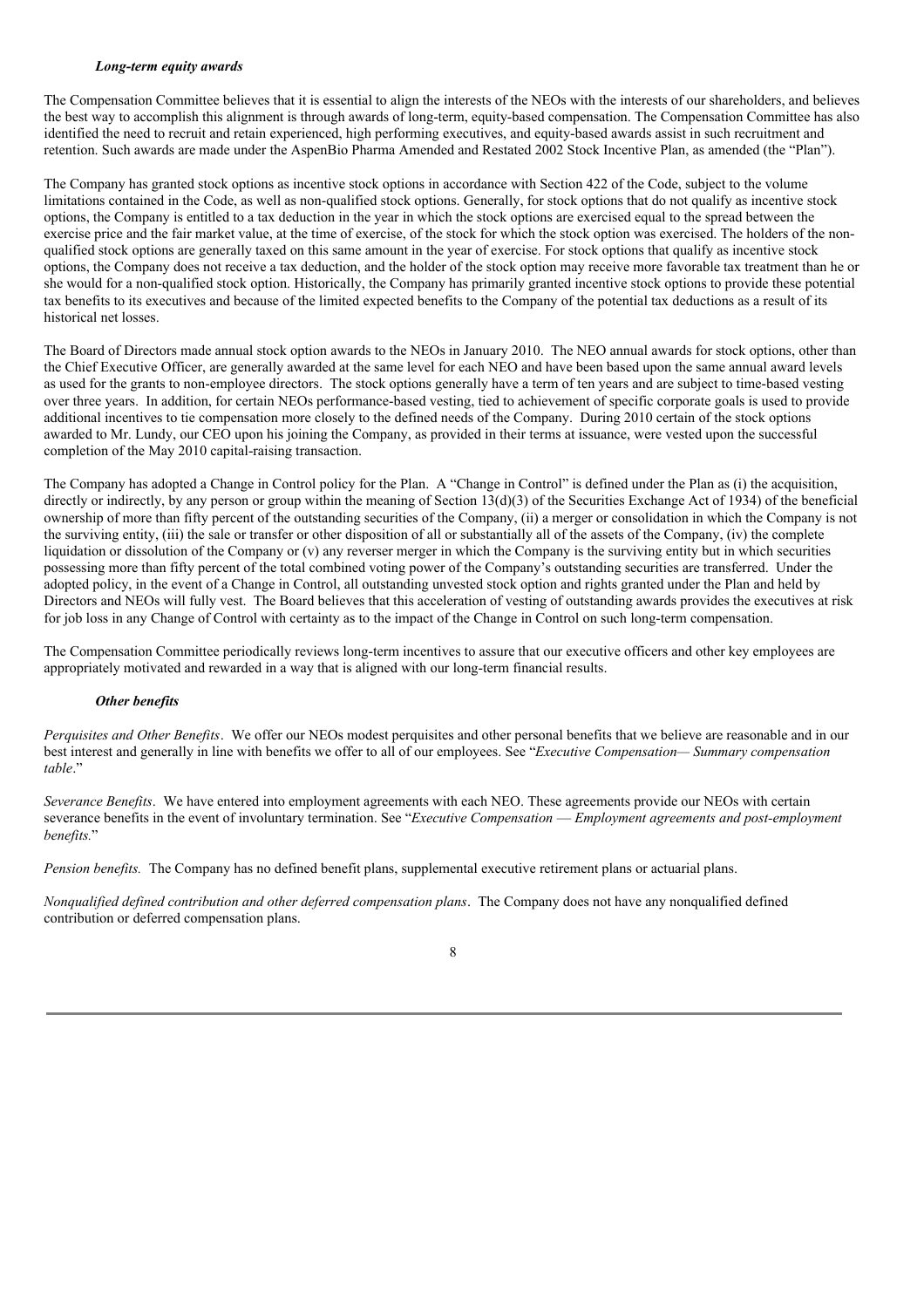#### **EXECUTIVE COMPENSATION**

### **Compensation of Named Executive Officers**

This table provides disclosure, for fiscal years 2010, 2009 and 2008 for the Named Executive Officers, who are (1) any individual serving in the office of Chief Executive Officer (CEO) during any part of 2010, and the Company's two most highly compensated executive officers, other than the CEO, who were serving in such capacity on December 31, 2010.

#### **SUMMARY COMPENSATION TABLE**

| <b>Name and Principal Position</b>                                                         | Year                 | Salary (\$)                   | Option<br>Awards (\$)<br>(2) | <b>Non-Equity</b><br><b>Incentive Plan</b><br>Compensation<br>\$)(6) | All Other<br>Compensation<br><b>(S)</b> | Total (\$)                    |
|--------------------------------------------------------------------------------------------|----------------------|-------------------------------|------------------------------|----------------------------------------------------------------------|-----------------------------------------|-------------------------------|
| Stephen T. Lundy, Chief Executive<br>Officer and President (1) (2)                         | 2010                 | 212,596                       | 726,400                      | 42,100                                                               | 16,963                                  | 998,059                       |
| Daryl J. Faulkner, Former Executive<br>Chair; Former Chief Executive                       | 2010                 | 192,308                       | 220,750                      |                                                                      | 37,903                                  | 450,961                       |
| Officer $(2)$ $(3)$                                                                        | 2009                 | 233,974                       | 696,000                      |                                                                      | 61,284                                  | 991,258                       |
| Gregory L. Bennett, Senior Vice<br>President, Product Development and<br>Manufacturing (4) | 2010<br>2009         | 225,000<br>-                  | 88,300<br>340,200            | 50,000                                                               | 7,024<br>51,042                         | 370,324<br>391,242            |
|                                                                                            |                      |                               |                              |                                                                      |                                         |                               |
| Jeffrey G. McGonegal, Chief<br>Financial<br>Officer $(5)$                                  | 2010<br>2009<br>2008 | 200,000<br>167,523<br>110,000 | 88,300<br>54,800<br>156,320  | 35,000<br>40,000                                                     | 19,722<br>18,390<br>20.613              | 343,022<br>280,713<br>286,933 |

- (1) Stephen T. Lundy joined the Company on March 24, 2010 as Chief Executive Officer and President. Mr. Lundy also serves as a director of the Company; he does not receive additional compensation for serving in such role. Amounts included in "All Other Compensation" in 2010 include: temporary living and travel accommodations he was provided at a total cost of \$7,024 and coverage under the Company's group medical plan at a total cost of \$9,939.
- (2) The "Option Awards" columns reflect the grant date fair value for all stock option awards granted under the Plan during 2008, 2009 and 2010. These amounts are determined in accordance with FASB Accounting Standards Codification 718 (previously known as Statement of Financial Accounting Standards No. 123(R)) (ASC 718), without regard to any estimate of forfeiture for service vesting. The amounts for 2008 have been restated to comply with revised disclosure rules of the Securities and Exchange Commission (SEC). Assumptions used in the calculation of the amounts in these columns for 2008, 2009, and 2010 are included in footnotes 1 and 7 to the Company's audited financial statements for the fiscal year ended December 31, 2010, included in the Original Filing. The closing price of the Company's common stock on March 24, 2010 (the date of the stock option new hire incentive award to Mr. Lundy) was \$2.28 per share; and on January 26, 2009 (the date of the stock option new hire incentive award to Mr. Faulkner) was \$1.69 per share. The closing price of the Company's common stock on April 28, 2011 was \$0.66 per share.
- (3) Mr. Faulkner served as interim Chief Executive Officer and President of the Company from February 10, 2009 through March 23, 2010. During his tenure as interim Chief Executive Officer, Mr. Faulkner also served as Executive Chairman and a Director and did not receive any additional compensation for service on the Board. Mr. Faulkner continued as the Executive Chairman of the Board from March 24, 2010 through October 7, 2010. Effective October 7, 2010, Mr. Faulkner stepped down as the Executive Chairman and remained on the board as a director. Amounts included in "All Other Compensation" include: temporary living and travel accommodations he was provided at a total cost of \$15,724 and \$49,271 in 2010 and 2009 and coverage under the Company's group medical plan at a total cost of \$19,449 and \$12,013 in 2010 and 2009. Also included in "All Other Compensation" for 2010 is \$2,730 in compensation for service as a non-employee director commencing October 2010.
- (4) Mr. Bennett joined the Company on January 1, 2010 as Senior Vice President, Product Development and Manufacturing. Prior to joining the Company he was served as a consultant to the Company. Amounts included in "All Other Compensation" include: temporary living and travel accommodations he was provided at a total cost of \$7,024 in 2010. In 2009 \$51,042 was paid in consulting payments to Mr. Bennett.
- (5) Mr. McGonegal's base compensation was adjusted to \$225,000 effective January 1, 2011, as provided for under the terms of his employment agreement. The amount included in "All Other Compensation" includes the amount paid on his behalf for group medical benefits.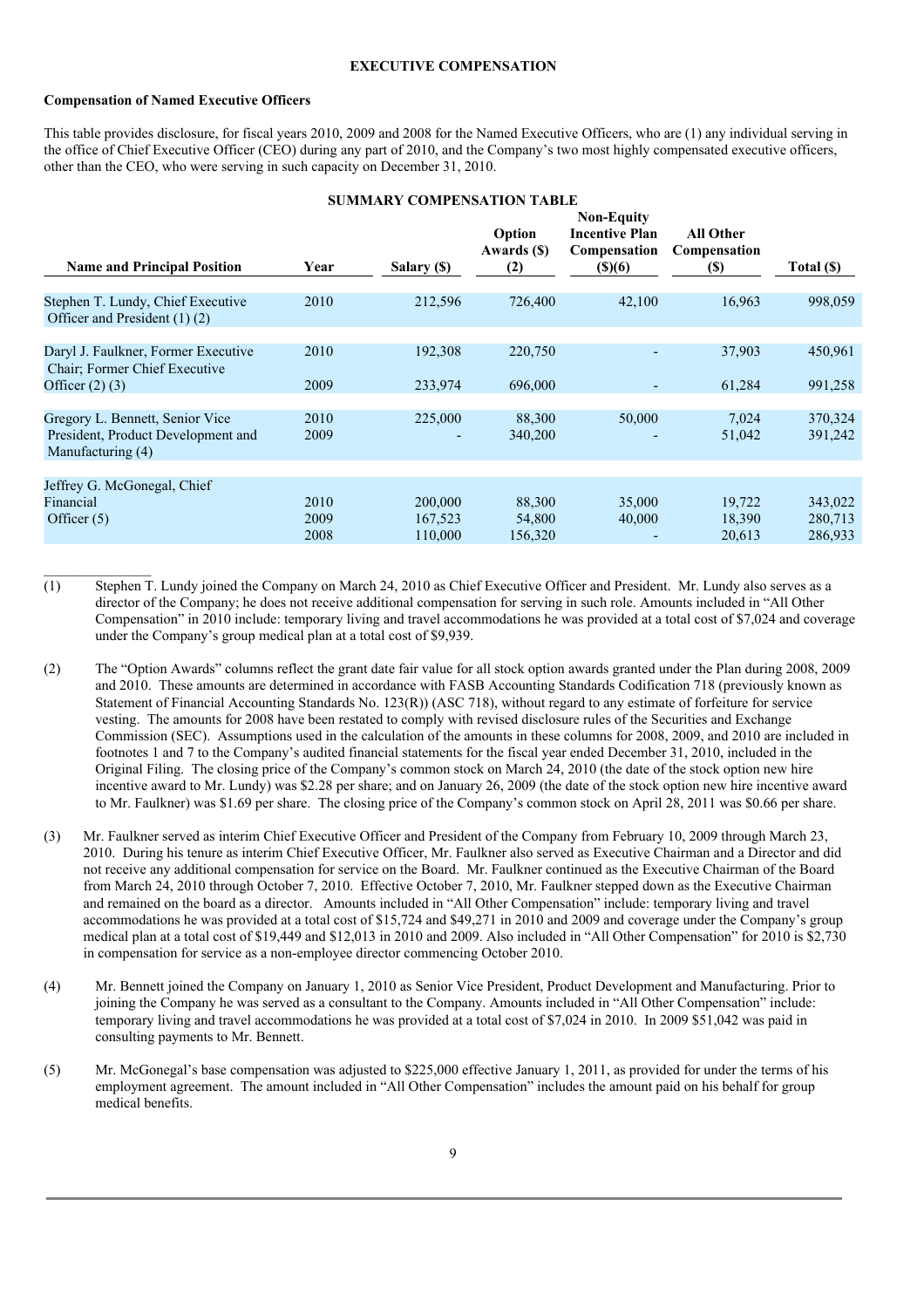(6) The "Non-Equity Incentive Plan Compensation" column reflects the annual cash bonuses earned under the Incentive Plan. The non-equity incentive plan compensation listed was earned for the fiscal year reported, but paid in the subsequent year.

#### 2**010 GRANT OF PLAN-BASED AWARDS TABLE**

| <b>Named Executive Officer</b> | <b>Grant Date</b> | <b>Estimated Future Payouts</b><br><b>Under Non-Equity Incentive</b><br>Plan Awards (2) |               | <b>All Other</b><br>Option<br>Awards:<br>Number of<br><b>Securities</b><br>Underlying<br><b>Options</b> (3) | <b>Exercise or</b><br><b>Base Price of</b><br>Option<br>Awards | <b>Grant Date</b><br><b>Fair Value</b><br>of Stock<br>and Option<br>Awards (4) |
|--------------------------------|-------------------|-----------------------------------------------------------------------------------------|---------------|-------------------------------------------------------------------------------------------------------------|----------------------------------------------------------------|--------------------------------------------------------------------------------|
|                                |                   | <b>Threshold</b>                                                                        | <b>Target</b> | $^{(#)}$                                                                                                    | (S/Sh)                                                         | $(\$)$                                                                         |
| Stephen T. Lundy (1)           | $3 - 12 - 2010$   | \$0                                                                                     | \$123,750     |                                                                                                             |                                                                |                                                                                |
|                                | 3-24-2010         |                                                                                         |               | 400,000                                                                                                     | \$2.28                                                         | \$726,400                                                                      |
|                                |                   |                                                                                         |               |                                                                                                             |                                                                |                                                                                |
| Daryl J. Faulkner              | $3 - 11 - 2010$   | N/A                                                                                     | N/A           |                                                                                                             |                                                                |                                                                                |
|                                | $1 - 19 - 2010$   |                                                                                         |               | 125,000                                                                                                     | \$2.20                                                         | \$220,750                                                                      |
|                                |                   |                                                                                         |               |                                                                                                             |                                                                |                                                                                |
| Gregory L. Bennett             | $3-11-2010$       | \$0                                                                                     | \$78,750      |                                                                                                             |                                                                |                                                                                |
|                                | $1-19-2010$       |                                                                                         |               | 50,000                                                                                                      | \$2.20                                                         | \$88,300                                                                       |
|                                |                   |                                                                                         |               |                                                                                                             |                                                                |                                                                                |
| Jeffrey G. McGonegal           | $3 - 11 - 2010$   | \$0                                                                                     | \$60,000      |                                                                                                             |                                                                |                                                                                |
|                                | $1 - 19 - 2010$   |                                                                                         |               | 50,000                                                                                                      | \$2.20                                                         | \$88,300                                                                       |
|                                |                   |                                                                                         |               |                                                                                                             |                                                                |                                                                                |

(1) Mr. Lundy joined the Company on March 24, 2010, as Chief Executive Officer and President. The employment agreement executed on such date established his target bonus award for 2010 at 45% of base salary, and documented his new hire stock options award identified above.

 $\_$ 

- (2) The target bonus amounts under the Incentive Plan reflect the potential payout if the identified goals are achieved at the 100% level. There is no maximum amount, and if the established goals are not achieved the NEOs could receive no annual incentive award. See above under "*Compensation Discussion and Analysis - Annual incentive plan*" for a discussion of the fiscal 2010 annual incentive plan goals, and see above under "- *Summary compensation table*" for the actual payouts for fiscal 2010.
- (3) The "All Other Option Awards" column represents Non-Qualified Stock Options granted under the Plan. The options will vest and become exercisable in three installments of one-third each on the first, second, and third anniversary of the date of grant. In the event of a change in control, any unvested stock options will vest.
- (4) The "Grant Date Fair Value" for the stock option awards was determined by using the Black-Scholes option pricing model. The dividend yield assumption was 0%; the expected volatility assumption ranged from 110 to 112%; the risk-free interest rate assumption ranged from 2.48 to 2.62%; and the expected term was five years. These numbers are calculated based on the disclosure requirements and do not reflect the Company's estimate of future stock price growth. Use of this model should not be viewed in any way as a forecast of the future performance of the Company's common stock, which will be determined by future events and unknown factors.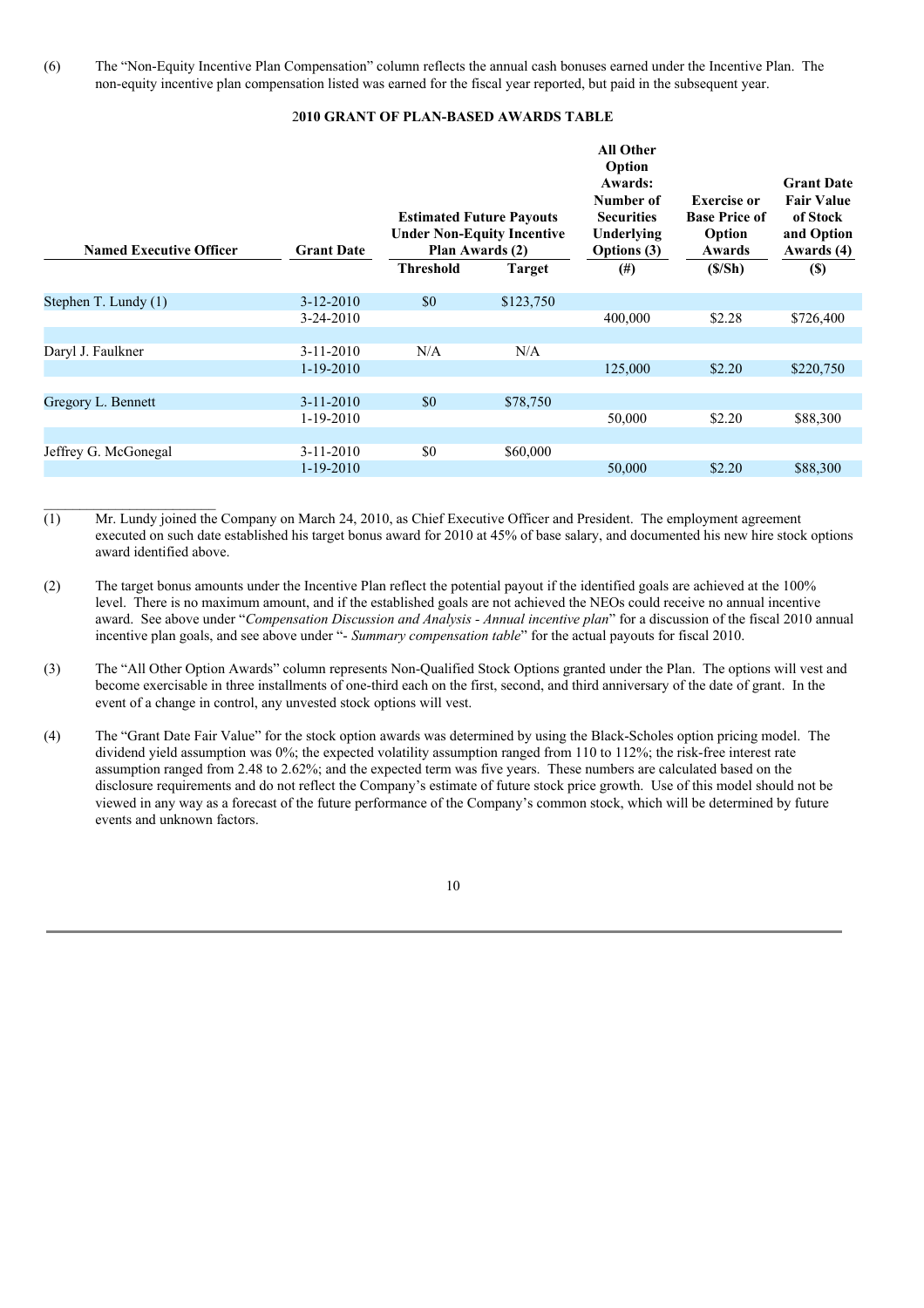#### **OUTSTANDING EQUITY AWARDS AT FISCAL YEAR END**

|                          | Number of<br><b>Securities</b><br>Underlying<br><b>Unexercised</b> | Option                                                                 |                                                            |                                              |                                     |  |
|--------------------------|--------------------------------------------------------------------|------------------------------------------------------------------------|------------------------------------------------------------|----------------------------------------------|-------------------------------------|--|
| Name                     | <b>Options</b><br><b>Exercisable</b><br>$($ # $)$                  | <b>Underlying Unexercised</b><br><b>Options</b><br>Unexercisable<br>#) | <b>Unexercised</b><br>Unearned<br><b>Options</b><br>$(\#)$ | Option<br><b>Exercise</b><br>Price<br>$(\$)$ | <b>Expiration</b><br>Date<br>$(\$)$ |  |
| Stephen T. Lundy (1)     | 100,000                                                            | 300,000                                                                | $\overline{\phantom{a}}$                                   | 2.28                                         | $3 - 24 - 2020$                     |  |
| Daryl J. Faulkner (2)    | 166,667                                                            | 333,333                                                                | --                                                         | 1.69                                         | 1-26-2019                           |  |
|                          | --                                                                 | 125,000                                                                | $\overline{a}$                                             | 2.20                                         | $1-19-2020$                         |  |
| Gregory L. Bennett (3)   | 100,000                                                            | 100,000<br>50,000                                                      | --<br>$\qquad \qquad -$                                    | 2.09<br>2.20                                 | 9-26-2019<br>$1 - 19 - 2020$        |  |
| Jeffrey G. McGonegal (4) | 60,000                                                             | --                                                                     | --                                                         | 1.47                                         | $6 - 17 - 2013$                     |  |
|                          | 140,000                                                            | $\overline{\phantom{m}}$                                               | --                                                         | 1.21                                         | 1-19-2014                           |  |
|                          | 100,000                                                            | $\qquad \qquad -$                                                      | --                                                         | 0.75                                         | 8-24-2014                           |  |
|                          | 50,000                                                             | $\overline{\phantom{m}}$                                               | --                                                         | 0.80                                         | 3-24-2015                           |  |
|                          | 50,000                                                             | $\qquad \qquad -$                                                      | --                                                         | 2.96                                         | 1-24-2017                           |  |
|                          | 26,667                                                             | 13,333                                                                 | $-$                                                        | 6.63                                         | 1-17-2018                           |  |
|                          | 16,667                                                             | 33,333                                                                 | --                                                         | 1.33                                         | 1-27-2019                           |  |
|                          | $-$                                                                | 50,000                                                                 | --                                                         | 2.20                                         | $1-19-2020$                         |  |

(1) Includes options to purchase 400,000 shares at \$2.28 per share which were granted on March 24, 2010. All options are scheduled to vest 33% on the first and second anniversaries and 34% on the third anniversary of the grant date with the exception of 100,000 shares of the March 24, 2010 stock options which vested early based upon their terms, upon the completion of the May 2010 capital raising transaction.

- (2) Includes options to purchase 500,000 shares at \$1.69 per share which were granted on January 26, 2009 and options to purchase 125,000 shares at \$2.20 per share which were granted on January 19, 2010. All options are scheduled to vest 33% on the first and second anniversaries and 34% on the third anniversary of the grant date with 100,000 of the options granted on January 26, 2009 subject to forfeiture restrictions. The forfeiture restrictions related to 50,000 of such stock options lapsed upon after the successful completion of the October 2009 capital raising transaction and 50,000 unvested stock options contingent upon the receipt of FDA approval for the ELISA appendicitis test were forfeited in 2011.
- (3) Includes options to purchase 200,000 shares at \$2.09 per share which were granted on September 26, 2009 and options to purchase 50,000 shares at \$ 2.20 per share which were granted on January 19, 2010. The options exercisable at \$2.09 were granted to Mr. Bennett when he was serving as a consultant with the Company and they vest in equal amounts after six months, twelve months, twenty-four months and thirty-six months from the date of grant and expire in ten years from the grant date. The options exercisable at \$2.20 each are scheduled to vest 33% on the first and second anniversaries and 34% on the third anniversary of the grant date and expire in ten years from the grant date.
- (4) Includes options to purchase 60,000 shares at \$1.47 per share which were granted on June 17, 2003, options to purchase 140,000 shares at \$1.21 per share which were granted January 19, 2004, options to purchase 100,000 shares at \$.75 per share which were granted August 24, 2004, options to purchase 50,000 shares at \$.80 per share which were granted March 24, 2005, options to purchase 50,000 shares at \$2.96 per share which were granted January 24, 2007, options to purchase 40,000 shares at \$6.63 per share which were granted January 17, 2008, options to purchase 50,000 shares at \$ 1.33 per share which were granted on January 27, 2009, and options to purchase 50,000 shares at \$ 2.20 per share which were granted on January 19, 2010. All options are scheduled to vest 33% on the first and second anniversaries and 34% on the third anniversary of the grant date with the exception of the stock options granted March 24, 2005 which were fully vested at grant date.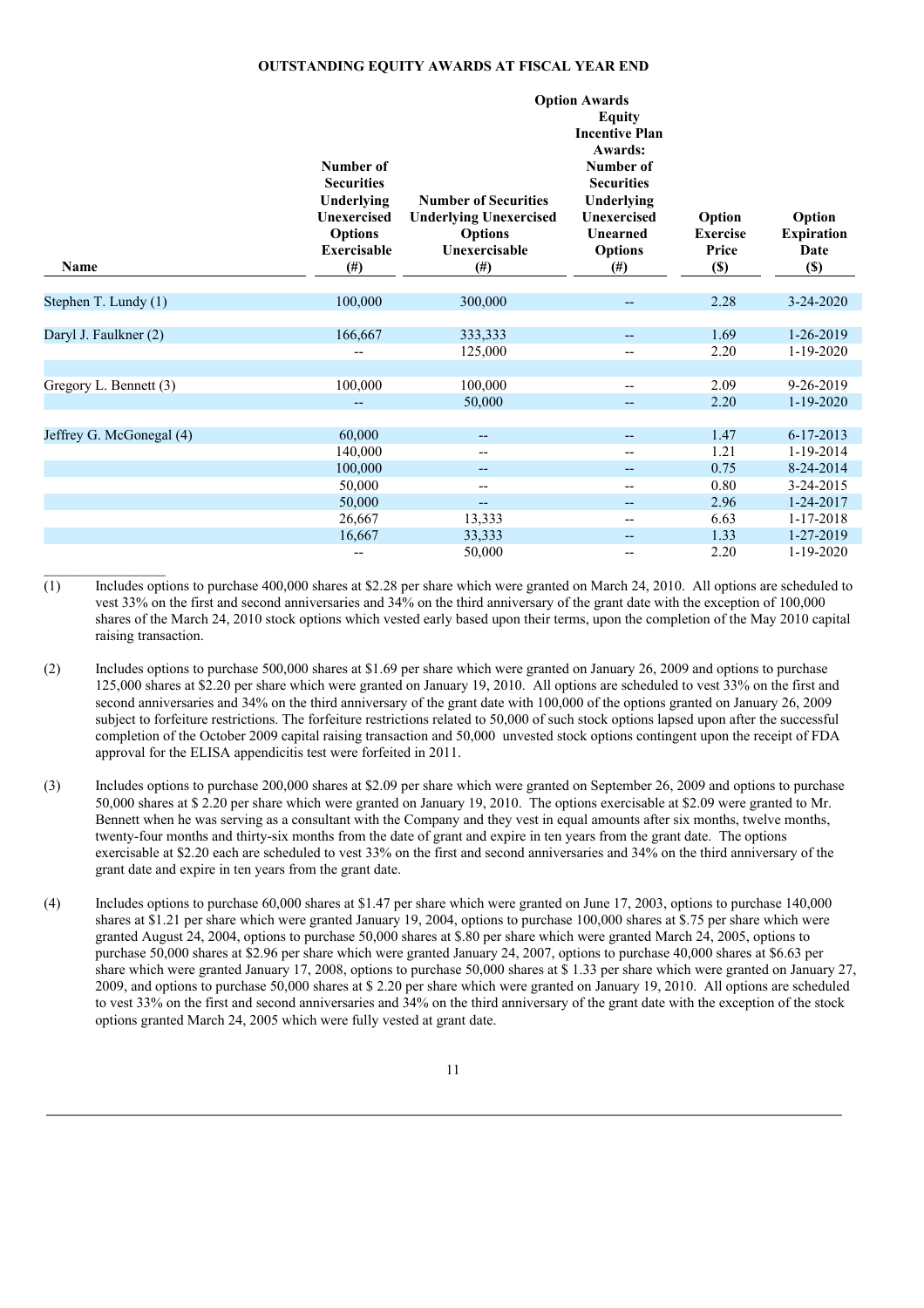# *Options Exercises and Stock Vested*

During the year ended December 31, 2010, none of the Named Executive Officers exercised stock options or had any stock awards vest.

# *Employment Agreements and Post-Employment Benefits*

The Company has entered into employment agreements with, and provides post-employment benefits to, its Named Executive Officers as follows:

### *Chief Executive Of icer*

On March 24, 2010, we entered into an employment agreement with Mr. Lundy for a one-year term which automatically renews each anniversary thereafter (unless terminated by either party as provided in the agreement). The agreement provides in the event that the agreement is terminated by the Company for other than cause, or if terminated by the Executive in the event of a change in control, severance payments based upon Mr. Lundy's salary will be made for twelve months. In the event of death or disability, severance payments based upon Mr. Lundy's salary will be made for three months.

# *Former Chief Executive Of icer and Executive Chairman*

On January 19, 2009, the Company entered into an employment agreement with Mr. Faulkner under which he served as Chief Executive Officer until March 24, 2010, and as Executive Chairman until October 7, 2010. Under the agreement, Mr. Faulkner would have received severance benefits equal to salary and benefits for six months following any termination for other than death or disability, and similar severance benefits for three months following termination for death or disability. The employment agreement was terminated by mutual consent on October 7, 2010. Mr. Faulkner's health benefits were paid by the Company until December 31, 2010.

# *Senior Vice President, Product Development and Manufacturing*

On January 1, 2010, we entered into an employment agreement with Mr. Bennett for a one-year term which automatically renews each anniversary thereafter (unless terminated by either party as provided in the agreement). The agreement provides in the event that the agreement is terminated by the Company for other than cause, or if terminated by the Executive in the event of a change in control, severance payments based upon Mr. Bennett's salary will be made for six months. In the event of death or disability, severance payments based upon Mr. Bennett's salary will be made for six months.

### *Chief Financial Of icer*

On February 2, 2009, we entered into an employment agreement with Mr. McGonegal for a one-year term which automatically renews each anniversary thereafter (unless terminated by either party as provided in the agreement). The agreement provides in the event that the agreement is terminated by the Company for other than cause, or if terminated by the Executive in the event of a change in control, severance payments based upon Mr. McGonegal's salary will be made for six months. In the event of death or disability, severance payments based upon Mr. McGonegal's salary will be made for six months.

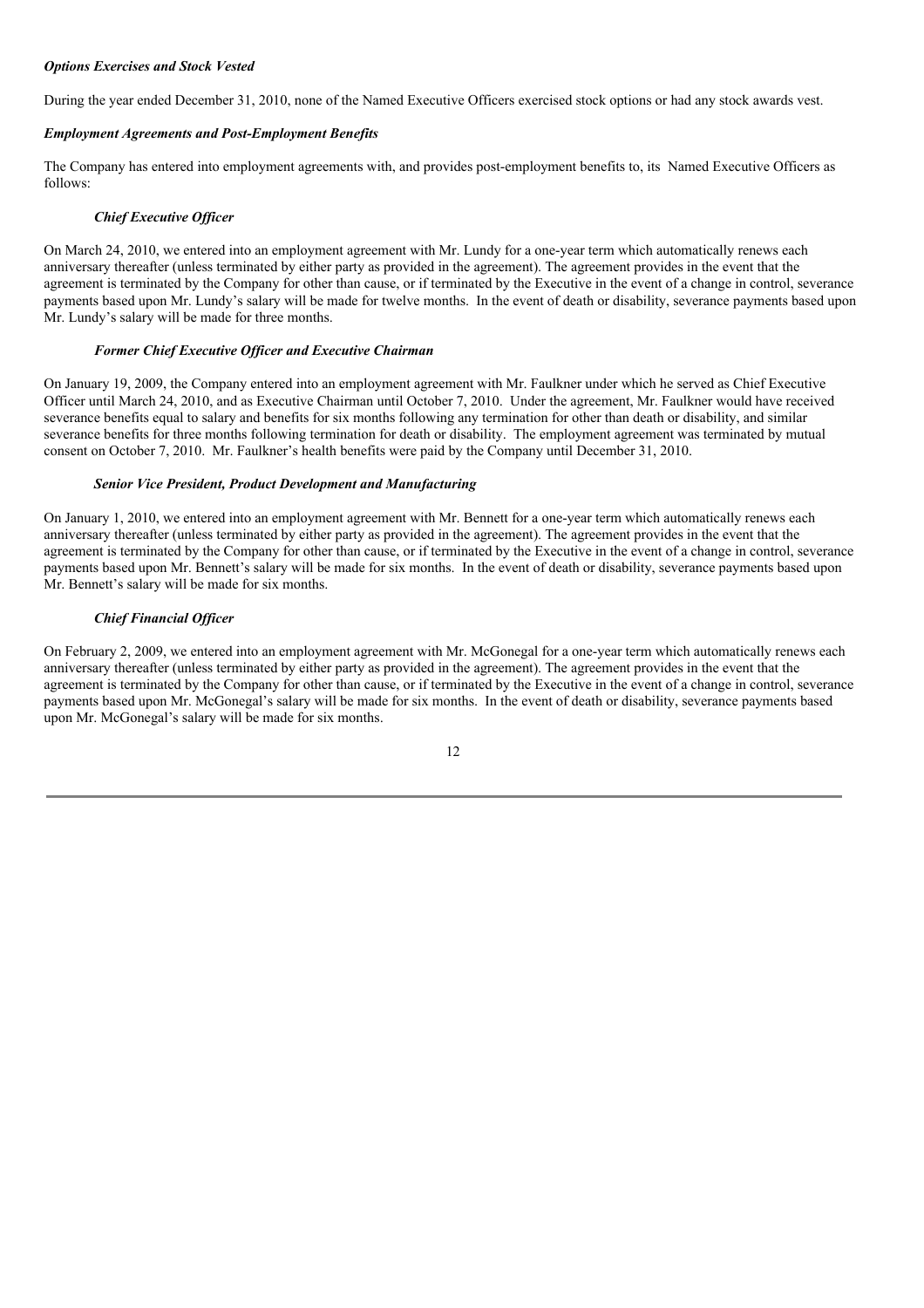#### **Post-Employment Benefits**

The following table discloses the post-employment termination benefits that would have been received by the NEOs if a termination event had occurred on December 31, 2010:

| <b>Named Executive Officer</b> | <b>Benefit</b> | <b>Termination</b><br>without Cause<br><b>(\$)</b> | Death or<br><b>Disability</b><br>$(\$)$ | <b>Change In Control</b><br>(Single Trigger)<br>(S) | <b>Change In Control</b><br>(Double Trigger)<br><b>(\$)</b> |
|--------------------------------|----------------|----------------------------------------------------|-----------------------------------------|-----------------------------------------------------|-------------------------------------------------------------|
|                                |                |                                                    |                                         |                                                     |                                                             |
| Stephen T. Lundy               | Severance      | 275,000                                            | 68,750                                  |                                                     | 275,000                                                     |
|                                | Options $(1)$  | -                                                  |                                         |                                                     |                                                             |
|                                | Total          | 275,000                                            | 68,750                                  |                                                     | 275,000                                                     |
|                                |                |                                                    |                                         | $\overline{\phantom{0}}$                            |                                                             |
| Daryl J. Faulkner              | Severance      |                                                    |                                         |                                                     |                                                             |
|                                | Options (1)    |                                                    |                                         |                                                     |                                                             |
|                                | Total          | ٠                                                  |                                         | ۰.                                                  | ٠                                                           |
|                                |                |                                                    |                                         |                                                     |                                                             |
| Gregory L. Bennett             | Severance      | 112,500                                            | 112,500                                 |                                                     | 112,500                                                     |
|                                | Options (1)    |                                                    |                                         |                                                     |                                                             |
|                                | Total          | 112,500                                            | 112,500                                 |                                                     | 112,500                                                     |
|                                |                |                                                    |                                         |                                                     |                                                             |
| Jeffrey G. McGonegal           | Severance      | 100,000                                            | 100,000                                 | ٠                                                   | 100,000                                                     |
|                                | Options $(1)$  | $\overline{\phantom{a}}$                           |                                         | $\overline{\phantom{0}}$                            | $\overline{\phantom{a}}$                                    |
|                                | Total          | 100,000                                            | 100,000                                 |                                                     | 100,000                                                     |
|                                |                |                                                    |                                         |                                                     |                                                             |

(1) As of December 31, 2010, all unvested stock options has exercise prices above the closing trading price of the Common Stock of \$0.60. Therefore, no value is attributable to such stock options.

# **DIRECTOR COMPENSATION**

Since February 1, 2008, each non-employee director receives cash compensation of \$1,000 per month. On October 7, 2010, upon becoming non-executive Chair of the Board, Gail Schoettler began receiving cash compensation of \$2,000 per month. Our independent directors typically receive a stock option upon joining and additional options over time, generally annually. As additional compensation for service as non-executive chair, Ms. Schoettler will receive awards equal to 1.5 times the awards made to the other non-employee directors when they are made. The directors are also reimbursed for all expenses incurred by them in attending board and committee meetings.

|                       | Cash                                |                                   |                      |  |
|-----------------------|-------------------------------------|-----------------------------------|----------------------|--|
| Name                  | <b>Fees Paid</b><br>Monthly<br>(\$) | Option<br>Awards<br>$($ \$) $(7)$ | <b>Total</b><br>(\$) |  |
|                       |                                     |                                   |                      |  |
| Gail Schoettler (1)   | 15,000                              | 88,300                            | 103,300              |  |
| John Landon (6)       | 12,000                              | 88,300                            | 100,300              |  |
| Douglas Hepler (2)    | 12,000                              | 88,300                            | 100,300              |  |
| Michael R. Merson (5) | 12,000                              | 88,300                            | 100,300              |  |
| Mark Ratain, M.D. (4) | 12,000                              | 88,300                            | 100,300              |  |
| David Welch (3)       | 12.000                              | 88,300                            | 100.300              |  |

 $\overline{(1)}$  On January 19, 2010, Ms. Schoettler was granted options to purchase 50,000 shares at \$2.20 per share, vesting over three years in arrears and expiring in ten years. As of December 31, 2010, Ms. Schoettler held a total of 500,000 options to purchase shares of our common stock.

(2) On January 19, 2010, Mr. Landon was granted options to purchase 50,000 shares at \$2.20 per share, vesting over three years in arrears and expiring in ten years. As of December 31, 2010, Mr. Landon held a total of 167,035 options to purchase shares of our common stock.

(3) On January 19 2010, Mr. Hepler was granted options to purchase 50,000 shares at \$2.20 per share, vesting over three years in arrears and expiring in ten years. As of December 31, 2010, Mr. Hepler held a total of 400,000 options to purchase shares of our common stock.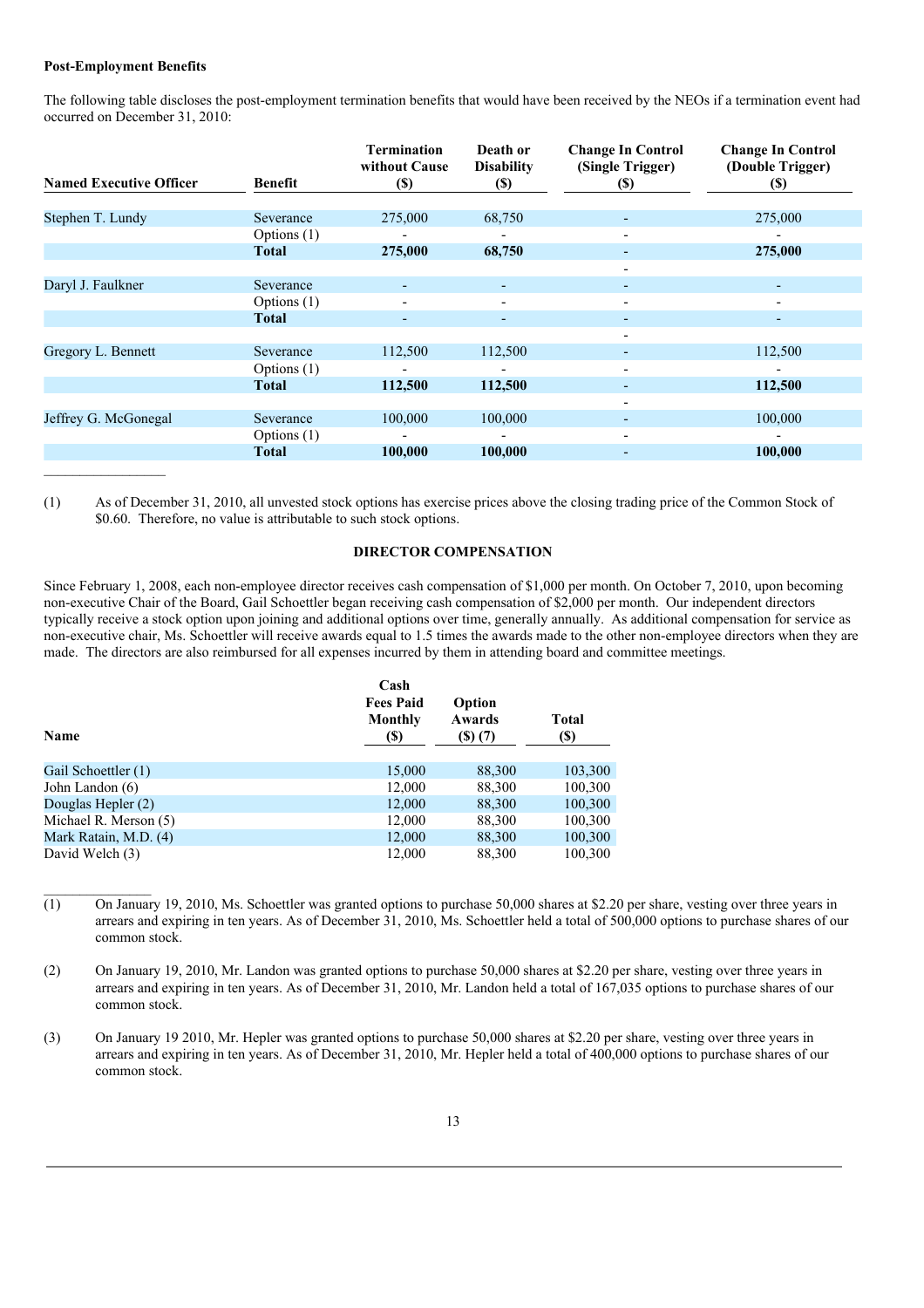- (4) On January 19, 2010, Mr. Merson was granted options to purchase 50,000 shares at \$2.20 per share, vesting over three years in arrears and expiring in ten years. As of December 31, 2010, Mr. Merson held a total of 165,674 options to purchase shares of our common stock.
- (5) On January 19, 2010, Dr. Ratain was granted options to purchase 50,000 shares at \$2.20 per share, vesting over three years in arrears and expiring in ten years. As of December 31, 2010, Dr. Ratain held a total of 166,313 options to purchase shares of our common stock.
- (6) On January 19, 2010, Mr. Welch was granted options to purchase 50,000 shares at \$2.20 per share, vesting over three years in arrears and expiring in ten years. As of December 31, 2010, Mr. Welch held a total of 400,000 options to purchase shares of our common stock.
- (7) The "Option Awards" columns reflect the grant date fair value for all stock option awards granted to non-employee directors under the Plan during 2010. These amounts are determined in accordance with FASB Accounting Standards Codification 718 (previously known as Statement of Financial Accounting Standards No. 123(R)) (ASC 718), without regard to any estimate of forfeiture for service vesting. Assumptions used in the calculation of the amounts in this column are included in footnotes 1 and 7 to the Company's audited financial statements for the fiscal year ended December 31, 2010, included in the Original Filing.

# **COMPENSATION COMMITTEE REPORT**

To the Board of Directors of AspenBio Pharma, Inc.

The Compensation Committee has reviewed and discussed the Compensation Discussion and Analysis, as set forth on pages6-8 of this Form 10-K/A, with management of the Company. Based on such review and discussions, the Compensation Committee recommended to the Board of Directors that the Compensation Discussion and Analysis be incorporated by reference in the Company's annual report on Form 10-K for the year ended December 31, 2010.

Respectfully submitted, The Compensation Committee of AspenBio Pharma, Inc. Douglas Hepler, Chair Michael R. Merson, Member Mark J. Ratain, Member John H. Landon, Member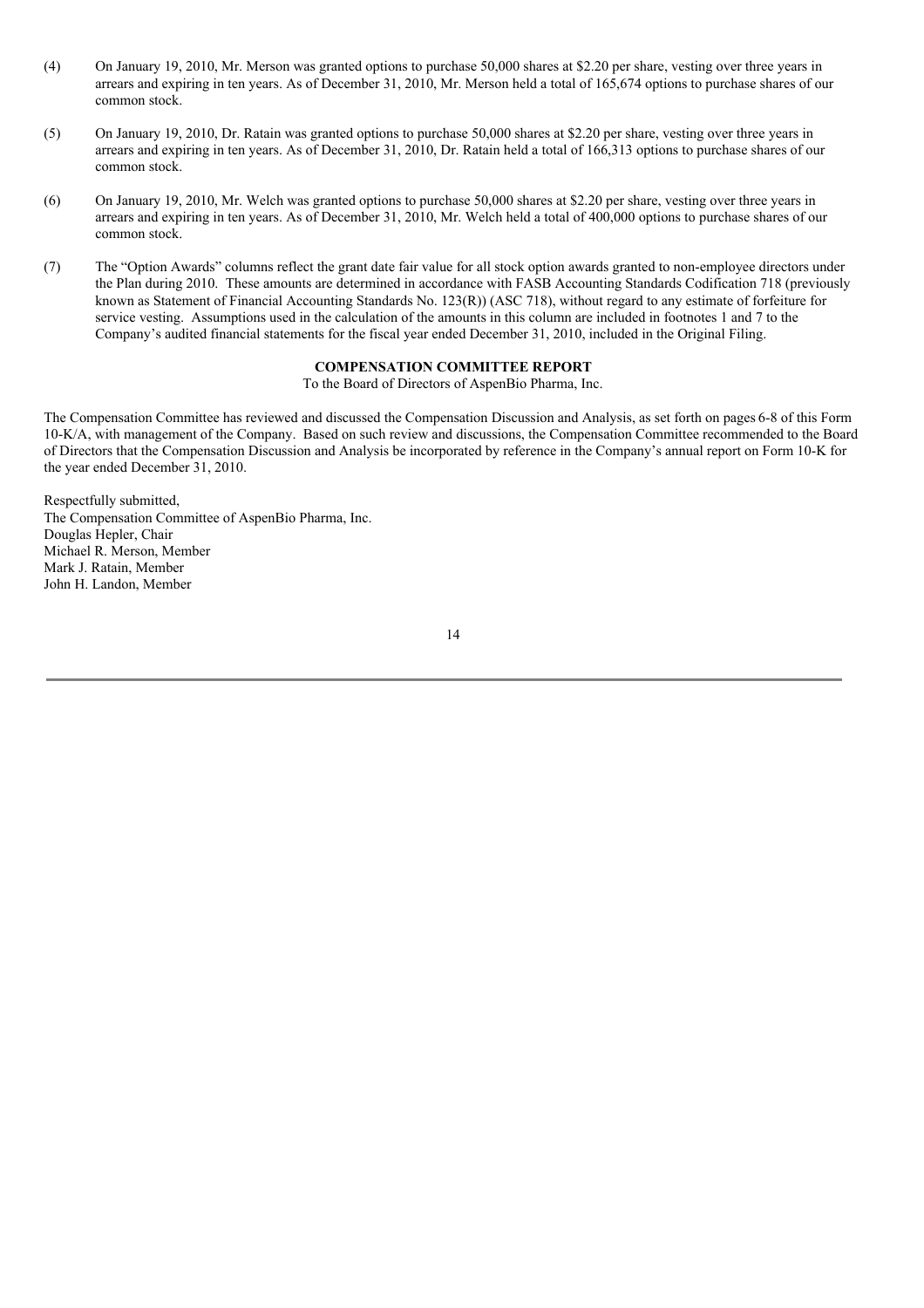# **Item 12. Security Ownership of Certain Beneficial Owners and Management and Related Stockholder Matters.**

The number of shares of the Company's common stock outstanding at March 31, 2011 was 40,138,324. The following table sets forth the beneficial ownership of the Company's Common Stock as of March 31, 2011 by each Company director and each executive officer then serving, by all directors and executive officers as a group, and sets forth the number of shares of Company common stock owned by each person who owned of record, or was known to own beneficially, more than 5% of the outstanding shares of common stock. Beneficial ownership is determined in accordance with Rule 13d-3 under the Securities Exchange Act of 1934. In computing the number of shares beneficially owned by a person or a group and the percentage ownership of that person or group, shares of our common stock subject to options currently exercisable or exercisable within 60 days after March 31, 2011 are deemed outstanding, but are not deemed outstanding for the purpose of computing the percentage ownership of any other person. To the knowledge of the directors and executive officers of the Company, as of March 31, 2011, there are no persons and/or companies who or which beneficially own, directly or indirectly, shares carrying more than 5% of the voting rights attached to all outstanding shares of the Company, other than as set forth below. Unless otherwise indicated, the address of each individual named below is the address of the company, 1585 South Perry Street, Castle Rock, CO 80104.

| <b>Name and Address</b>               | <b>Number of Shares</b> | Percent |  |
|---------------------------------------|-------------------------|---------|--|
|                                       |                         |         |  |
| Stephen T. Lundy (1)                  | 233,333                 | $\star$ |  |
| Daryl J. Faulkner (2)                 | 368,334                 | $\ast$  |  |
| Gail S. Schoettler (3)                | 465,000                 | $1.2\%$ |  |
| Douglas I. Hepler (4)                 | 391,300                 | $\ast$  |  |
| John H. Landon (5)                    | 94,690                  | $\ast$  |  |
| Michael R. Merson (6)                 | 99,183                  | $\star$ |  |
| Gregory Pusey (7)                     | 1,393,847               | $3.4\%$ |  |
| Mark J. Ratain (8)                    | 116,313                 | *       |  |
| David E. Welch (9)                    | 350,000                 | $\star$ |  |
| Gregory L. Bennett (10)               | 116,667                 | $\star$ |  |
| Jeffrey G. McGonegal (11)             | 730,531                 | 1.8%    |  |
| Erik S. Miller (12)                   |                         | $\ast$  |  |
|                                       |                         |         |  |
| All Officers and Directors as a Group | 4,359,198               | 10.8%   |  |
| $(12 \text{ persons}) (13)$           |                         |         |  |
|                                       |                         |         |  |
| RMB Capital Management, LLC           | 2,082,422               | $5.2\%$ |  |
| 115 S. LaSalle St., 34th Floor        |                         |         |  |
| Chicago, IL 60603 (14)                |                         |         |  |
|                                       |                         |         |  |
| The Peierls Foundation, Inc.          | 3,178,313               | $8.4\%$ |  |
| c/o U.S. Trust Company of N.Y.        |                         |         |  |
| 114 West 47th Street                  |                         |         |  |
| New York, N.Y. 10036 (15)             |                         |         |  |

 $\mathcal{L}_\text{max}$ \* Holds less than 1%

- (1) Consists of options to acquire 233,333 shares at \$2.28 per share. Does not include options of acquire 166,667 shares at \$2.28 per share which are scheduled to vest 133,333 in March 2012 and 33,334 in March 2013, and also excludes 90,000 shares that were granted in January 2011 at \$.59 per share which vest annually over three years commencing in January 2012.
- (2) Includes 10,000 common shares held by the Daryl J. and Terri L Faulkner Family Trust. Also includes options to acquire 316,667 shares at \$1.69 per share and 41,667 shares at \$2.20 per share. Does not include options to acquire 133,333 shares at \$1.69 per share which are scheduled to vest in January 2012, options to acquire 83,333 shares at \$2.20 per share which are scheduled to vest equally in January 2012 and January 2013, and 50, 000 shares that were granted in January 2011 at \$.59 per share which vest annually over three years commencing in January 2012.
- (3) Includes 15,000 shares directly owned. Also includes options to purchase 100,000 shares at \$1.47 per share, options to purchase 50,000 shares at \$.85 per share, options to purchase 100,000 shares at \$.96 per share, options to purchase 50,000 shares at \$1.60 per share, options to purchase 50,000 shares at \$2.96 per share, options to purchase 50,000 shares at \$6.63 per share and options to acquire 33,333 shares at \$1.33 per share and options to purchase 16,667 shares at \$2.20 per share which vests equally in January 2012 and 2013. Excludes options to purchase 16,667 shares at \$1.33 per share which vest in January 2012, options to acquire 33,333 shares at \$2.20 per share which vest in equally in January 2012 and January 2013, and also excludes options to acquire 75,000 shares at \$.59 per share which vest annually over three years commencing in January 2012.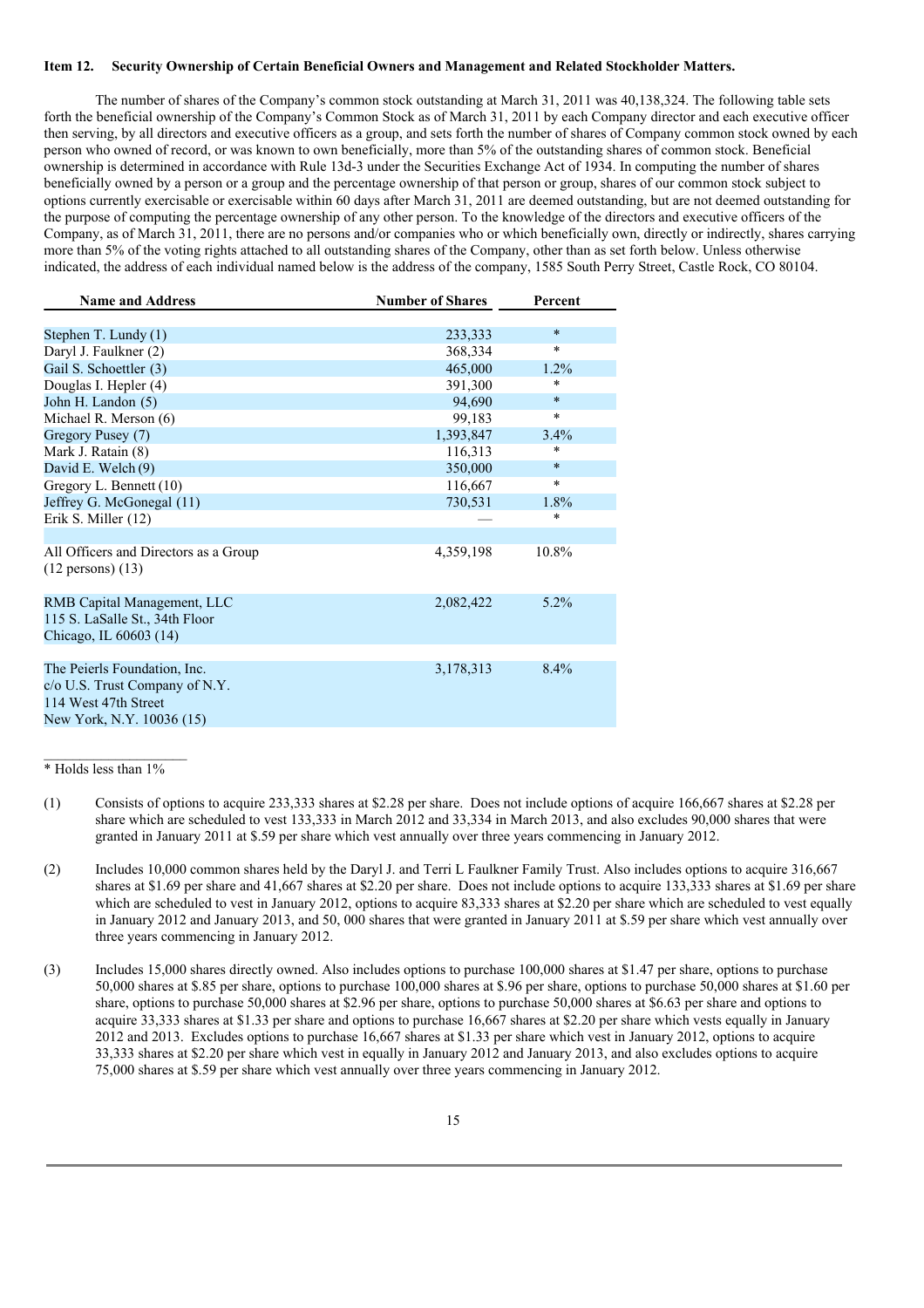- (4) Includes 9,000 shares directly and jointly owned with his wife plus 32,300 shares held solely by Dr. Hepler's wife. Dr. Hepler disclaims ownership of the shares held soley by his wife. Also includes options to purchase 100,000 shares at \$1.50 per share, options to purchase 50,000 shares at \$.80 per share, options to purchase 50,000 shares at \$ 1.60 per share, options to purchase 50,000 shares at \$2.96 per share, options to purchase 50,000 shares at \$6.63 per share, options to purchase 33,333 shares at \$1.33 per share, and options to purchase 16,667 shares at \$2.20 per share. Excludes options to purchase 16,667 shares at \$1.33 per share which vest in January 2012, 33,333 options at \$2.20 per share which vest equally in January 2012 and January 2013, and also excludes options to 50,000 shares at \$.59 per share which vest annually over three years commencing in January 2012.
- (5) Includes options to acquire 44,690 shares at \$5.87 per share, options to acquire 33,333 shares at \$1.33 per share and options to acquire 16,667 shares are \$2.20. Excludes options to purchase 22,345 shares at \$5.87 per share which vest in December 2011, options to purchase 16,667 shares at \$1.33 per share which vest in January 2012, options to acquire 33,333 options at \$2.20 which vest equally in January 2012 and January 2013 and also excludes options to acquire 50,000 shares at \$.59 per share which vest annually over three years commencing in January 2012.
- (6) Includes 5,400 shares held directly. Also includes options to purchase 43,783 shares at \$6.38 per share, options to acquire 33,333 shares at \$1.33 per share, and also includes options to acquire 16,667 shares at \$2.20 per share. Excludes options to acquire 21,891 shares at \$6.38 per share which vest in July 2011, options to acquire 16,667 shares at \$1.33 per share which vest in January 2012, options to acquire 33,333 shares at \$2.20 per share which vest equally in January 2012 and January 2013 and also excludes options to acquire 50,000 shares at \$.59 per share which vest annually over three years commencing in January 2012.
- (7) Includes 736,276 shares directly owned by Mr. Pusey. Also, includes 76,466 shares held by Mr. Pusey's wife and his wife's IRA account; however Mr. Pusey disclaims beneficial ownership of these shares. Also includes: (i) 60,433 shares held in Mr. Pusey's IRA account, (ii) 6,409 shares held jointly with his wife and (iii) 14,263 shares held by Cambridge Holdings Ltd. Mr. Pusey is President, a director and principal shareholder of Cambridge. Further, Mr. Pusey's beneficial ownership includes options to acquire 100,000 shares at \$1.21 per share, options to acquire 250,000 options at \$0.80 per share, options to acquire 50,000 shares at \$2.96 per share, options to acquire 50,000 shares at \$6.63 per share and options to acquire 33,333 shares at \$1.33 per share and 16,667 at \$2.20 per share. Excludes options to acquire 16,667 shares at \$1.33 per share which vest in January 2012, 33,333 shares at \$2.20 which vest equally in January 2012 and January 2013, and also excludes options to acquire 50, 000 shares at \$.59 per share which vest annually over three years commencing in January 2012.
- (8) Includes options to acquire 66,313 shares at \$6.13 per share and options to acquire 33,333 shares at \$1.33 per share, and includes 16,667 shares at \$2.20 per share. Excludes, options to purchase 16,667 shares at \$1.33 per share which vest in January 2012, excludes options to acquire 33,333 shares at \$2.20 per share which vest equally in January 2012 and January 2013 and also excludes options to acquire 50,000 shares at \$.59 per share which vest annually over three years commencing in January 2012.
- (9) Includes options to acquire 100,000 shares at \$.76 per share, options to acquire 50,000 shares at \$.80 per share, options to acquire 50,000 shares at \$1.60 per share, options to purchase 50,000 shares at \$2.96 per share, options to purchase 50,000 shares at \$6.63 per share, options to purchase 33,333 shares at \$1.33 per share, and options to purchase 16,667 shares at \$2.20 per share which vests in January 2012. Excludes options to purchase 16,667 shares at \$1.33 per share which vest in January 2012, 33,333 options at \$2.20 per share which vest equally in January 2012 and January 2013 and also excludes options to acquire 50,000 shares \$.59 per share which vests annually over three years commencing in January 2012.
- (10) Includes options to acquire 100,000 shares at \$2.09 per share and options to acquire 16,667 shares at \$2.20 per share. Excludes options to acquire 100,000 shares at \$2.09 per share which are scheduled to vest 50,000 in September 2011 and 50,000 in September 2012, options to acquire 33,333 share at \$2.20 per share that are scheduled to vest equally in January 2012 and January 2013, and options to acquire 50,000 shares at \$2.20 per share which vest annually over three years commencing in January 2012.
- (11) Includes 224,031 shares held directly and 1,500 shares owned by his daughter however Mr. McGonegal disclaims beneficial ownership of the shares owned by his daughter. Also includes 15,000 shares held in Mr. McGonegal's IRA account. Also includes options to purchase 60,000 shares at \$1.47, options to acquire 140,000 shares at \$1.21 per share, options to acquire 100,000 shares at \$.75 per share, options to purchase 50,000 shares at \$.80 per share, options to purchase 50,000 shares at \$2.96 per share, options to purchase 40,000 shares at \$6.63 per share, options to acquire 33,333 shares at \$1.33 per share and options to acquire 16,667 shares at \$2.20 per share. Excludes options to purchase 16,667 shares at \$1.33 per share which vest in January 2012, 33,333 shares at \$2.20 per share which scheduled to vest equally in January 2012 and January 2013, and also excludes options to acquire 50,000 shares at \$059 per share which vest annually over three years commencing in January 2012.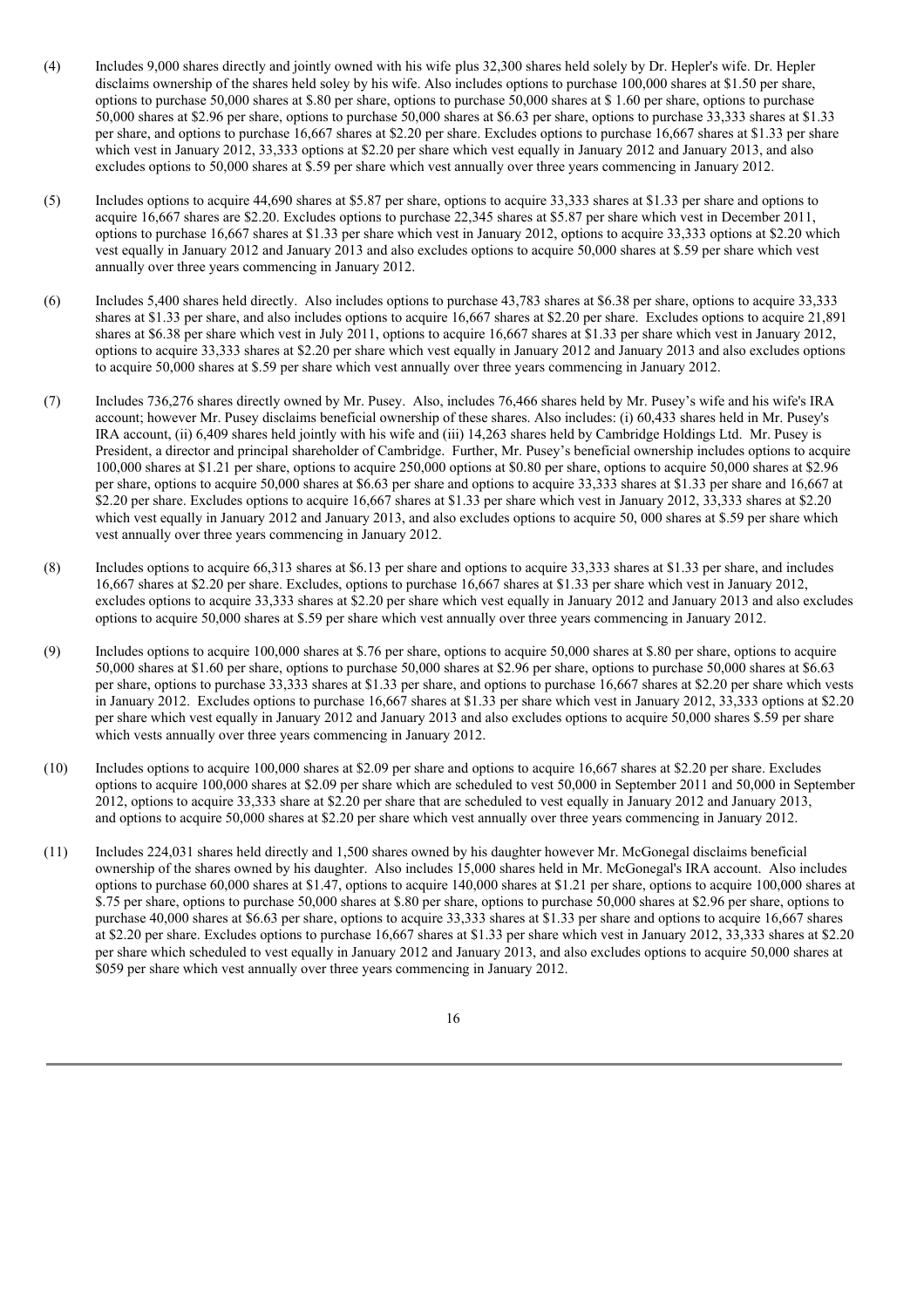- (12) Excludes options to purchase 200,000 shares at \$.65 per share which vest annually over three years commencing in January 2012.
- (13) Includes footnotes (1) through (12).
- (14) Information is based upon holdings as of December 31, 2010 as reported on Schedule 13G filed on February 9, 2011.
- (15) Information is based upon holdings as of December 31, 2009 as reported on Schedule 13G filed on February 16, 2010.

#### **Changes in Control**

There are no arrangements known to the Company which may result in a change in control of the Company.

# **Securities Authorized Under Equity Compensation Plans Information**

The Company currently has one equity compensation plan. The Amended and Restated 2002 Stock Incentive Plan, as amended (the "Plan"), was approved by the board of directors and adopted by the stockholders on May 20, 2002, was amended and restated and approved by the board of directors and stockholders in June 2007. At our annual meeting of stockholders held in November 2010 our stockholders last approved an amendment to the Plan which increased the number of shares reserved under the Plan to 6,800,000.

The following table gives information about the Company's Common Stock that may be issued upon the exercise of options and rights under the Plan as of December 31, 2010.

| <b>Plan Category</b>                                          | Number of<br>securities to be<br>issued upon exercise<br>of outstanding<br>options |    | Weighted<br>average<br>exercise price of<br>outstanding<br>options | Number of<br>securities<br>remaining available<br>for future issuance |  |
|---------------------------------------------------------------|------------------------------------------------------------------------------------|----|--------------------------------------------------------------------|-----------------------------------------------------------------------|--|
| Equity compensation plans approved                            |                                                                                    |    |                                                                    |                                                                       |  |
| by security holders                                           | 5,516,789                                                                          | S. | 2.12                                                               | 1,022,168                                                             |  |
| Equity compensation plans not<br>approved by security holders |                                                                                    | \$ |                                                                    |                                                                       |  |
| Total                                                         | 5,516,789                                                                          | \$ | 2.12                                                               | 1,022,168                                                             |  |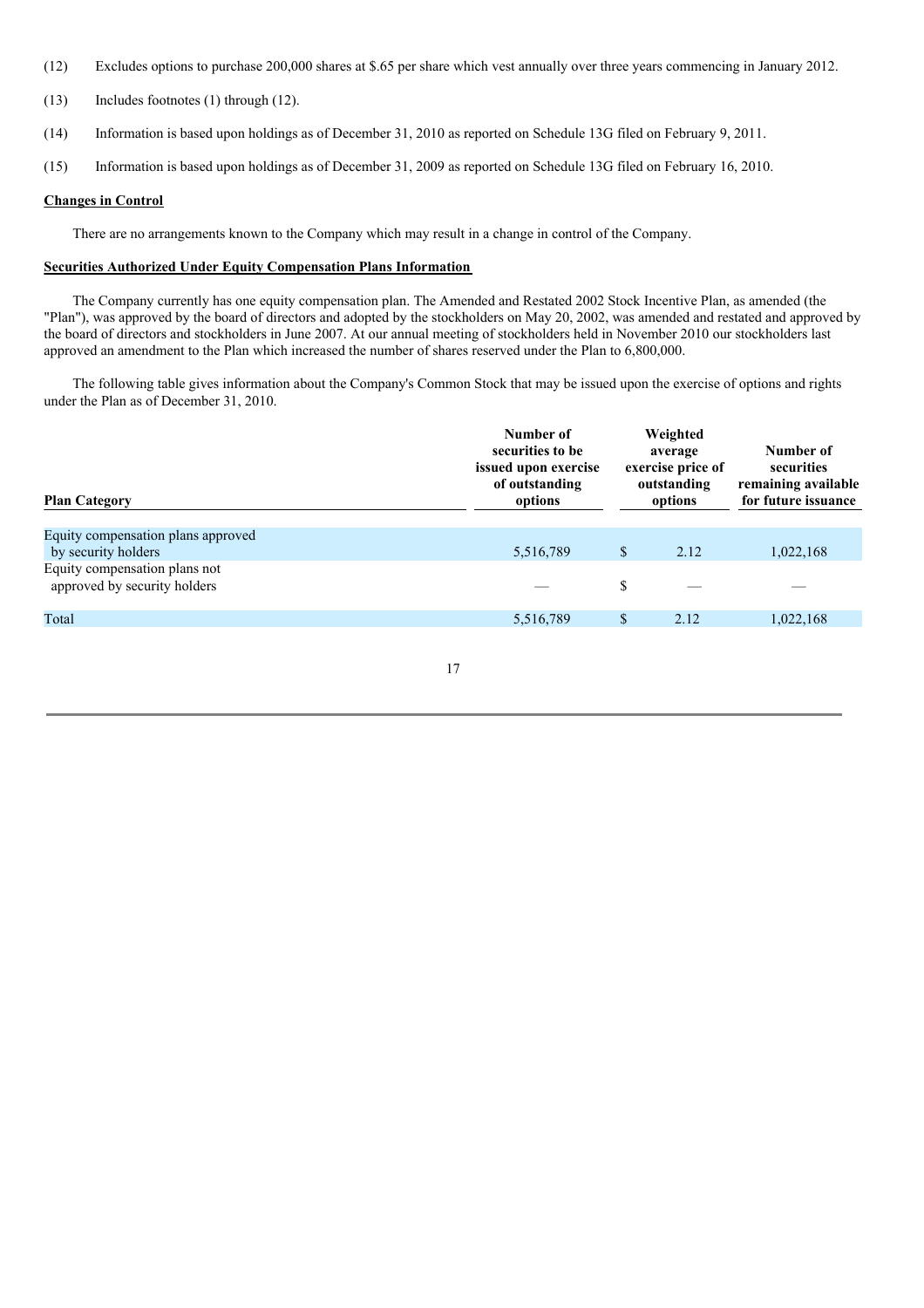#### **Item 13. Certain Relationships and Related Transactions and Director Independence.**

Except for the employment agreements previously entered into between the Company and certain of its executive officers (as described in Item 11 above), since January 1, 2010, none of the directors or executive officers of the Company, nor any person who owned of record or was known to own beneficially more than 5% of the Company's outstanding shares of its Common Stock, nor any associate or affiliate of such persons or companies, has any material interest, direct or indirect, in any transaction, or in any proposed transaction, which has materially affected or will affect the Company.

Information about the independence of our non-employee directors and the composition of the Audit Committee and Compensation Committee is set forth in Item 10, "Directors, Executive Officers, and Corporate Governance" herein.

#### **Item 14. Principal Accountant Fees and Services.**

During the years ended December 31, 2010 and 2009, we retained our principal auditor, GHP Horwath, P. C., to provide services. Aggregate fees were billed or expected to be billed in the following categories and amounts:

|                           | 2010          |     | 2009    |  |
|---------------------------|---------------|-----|---------|--|
|                           |               |     |         |  |
| <b>Audit Fees</b>         | \$<br>106,000 | - S | 120,000 |  |
| <b>Audit Related Fees</b> |               |     |         |  |
| <b>Tax Related Fees</b>   |               |     |         |  |
| All Other Fees            |               |     |         |  |

Audit fees in 2010 and 2009 relate to the financial statement audits and the audit of internal controls over financial reporting, the quarterly reviews and assistance with the filing of Form S-3 in 2010 and Form S-3 in 2009. All of the services performed by the independent registered public accounting firm were approved by the Company's audit committee and prior to performance. The audit committee has determined that the payments made to its independent accountants for these services are compatible with maintaining such auditors' independence.

#### **Pre-Approval Policies and Procedures**

The Company's audit committee currently has a policy in place that requires its review and pre-approval of all audit and permissible nonaudit services provided by its independent auditors. These services requiring pre-approval by the audit committee may include audit services, audit related services, tax services and other services.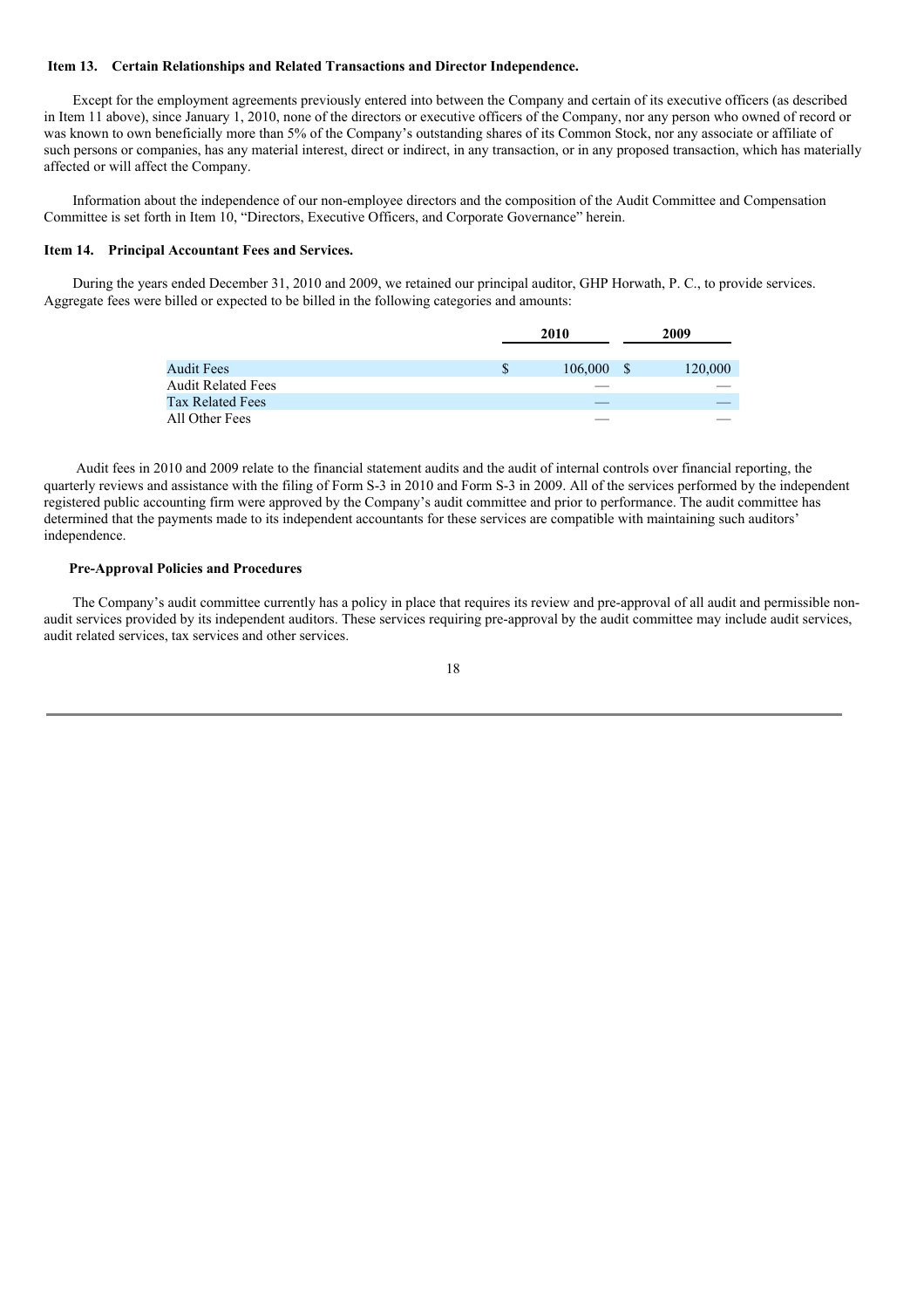#### **PART IV**

#### **ITEM 15. EXHIBITS, FINANCIAL STATEMENT SCHEDULES.**

- 3.1 Articles of Incorporation filed July 24, 2000 (1)
- 3.1.1 Articles of Amendment to the Articles of Incorporation filed December 26, 2001 (1)
- 3.1.2 Articles of Amendment to the Articles of Incorporation filed November 9, 2005 (2)
- 3.2 Amended and Restated Bylaws (3)
- 4.1 Specimen Certificate of Common Stock (1)<br>4.2 Form of Warrant between the Company and
- Form of Warrant between the Company and each of the investors signatories thereto (incorporated by reference to the Company's Current Report on Form 8-K dated and filed with the Securities and Exchange Commission (SEC) on April 30, 2010). (11)
- 4.3 Form of Common Stock Warrant between AspenBio and Liolios Group, Inc. (12)
- 10.1 2002 Stock Incentive Plan, as amended and restated effective July 1, 2007 (13)
- 10.1.1 Amendment to 2002 Stock Incentive Plan, dated June 9, 2008 (12)
- 
- 10.1.2 Amendment to 2002 Stock Incentive Plan, dated November 20, 2009 (12)<br>10.1.3 Amendment to 2002 Stock Incentive Plan, dated November 22, 2010 (14) Amendment to 2002 Stock Incentive Plan, dated November 22, 2010 (14)
- 10.2 Placement Agent Agreement, dated April 30, 2010, between the Company and Lazard Capital Markets LLC. (10)
- 10.3 Exclusive License Agreement, dated May 1, 2004 between AspenBio and The Washington University, as amended. (11)
- 10.4 Form of Subscription Agreement between the Company and each of the investors signatories thereto. (10)
- 10.5 Debt Modification Agreement dated June 13, 2003 with FirstBank of Tech Center. (4)
- 10.5.1 Loan Agreement between AspenBio, Inc. and Front Range Regional Economic Development Corporation dated June 13, 2003 for \$1,300,000 regarding loan for physical plant or capital equipment acquisitions. (4)
- 10.5.2 Promissory Note dated June 13, 2003 by AspenBio, Inc. to Front Range Regional Economic Development Corporation in principal amount of \$1,300,000. (4)
- 10.5.3 Unconditional Guarantee dated June 13, 2003 by AspenBio, Inc. to Front Range Regional Economic Development Corporation in principal amount of \$1,300,000. (4)
- 10.6 Exclusive License Agreement with Novartis Animal Health, Inc., dated as of April 2, 2008. (5)<br>10.6.1 Amendment to Exclusive License Agreement with Novartis Animal Health, Inc., dated as of Apr
- Amendment to Exclusive License Agreement with Novartis Animal Health, Inc., dated as of April 2, 2008. (5)
- 10.6.2 Amendment to Exclusive License Agreement with Novartis Animal Health, dated July 26, 2010 (15)
- 10.7 Employment Agreement with Jeffrey McGonegal, effective as of February 10, 2009. (6)
- 10.8 Assignment and Consultation Agreement, dated May 29, 2003, between AspenBio and John Bealer, M.D. (7)
- 10.9 Employment Agreement with Greg Bennett effective as of January 1, 2010. (12)
- 10.10 Employment Agreement with Greg Pusey effective as of January 1, 2010. (12)
- 10.11 Employment Agreement with Stephen Lundy effective as of March 24, 2010. (12)
- 10.12 Form of Stock Option Agreement under the 2002 Stock Incentive Plan, as amended and restated and amended. (12)
- 10.13 Non-Employee Director Compensation. (12)
- 14 Form of Code of Ethics (12)
- 31.1 Rule 13a-14(a)/15d-14(a) Certification of Chief Executive Officer \*
- 31.2 Rule 13a-14(a)/15d-14(a) Certification of Chief Financial Officer. \*

\* Filed herewith.

- (1) Incorporated by reference from the registrant's Registration Statement on Form S-1 (File no. 333-86190), filed April 12, 2002.
- (2) Incorporated by reference from the registrant's Report on Form 10-QSB for the quarter ended October 31, 2005, filed November 10, 2005
- (3) Incorporated by reference from the registrant's Report on Form 10-Q for the quarter ended March 31, 2008 filed on May 15, 2008.
- (4) Incorporated by reference from the registrant's Report on Form 10-KSB/A for the year ended December 31, 2004 (file no. 000- 50019), filed March 29, 2004.
- (5) Incorporated by reference from the registrant's Report on Form 10-Q for the quarter ended June 30, 2008, filed August 13, 2008.
- (6) Incorporated by reference from the registrant's Report on Form 8-K dated February 10, 2009, filed on February 17, 2009.

<sup>(</sup>a) Exhibits: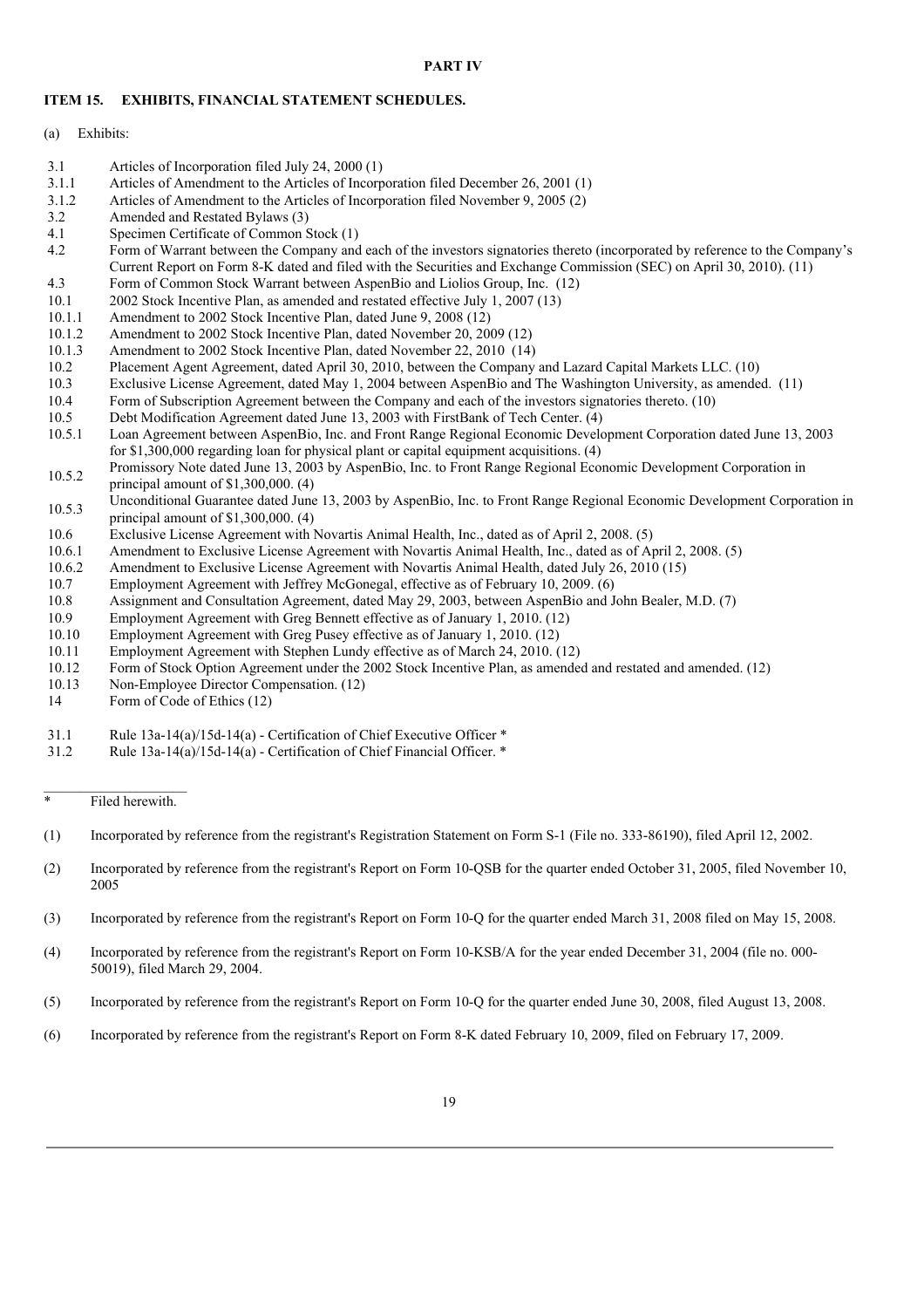- (7) Incorporated by reference from the registrant's Report on Form 10-K for the year ended December 31, 2008, filed March 16, 2009.
- (8) Incorporated by reference from the registrant's Report on Form 8-K dated January 19, 2009, filed January 23, 2009.
- (9) Incorporated by reference from the registrant's Report on Form 10-KSB for the year ended December 31, 2007, filed March 21, 2008.
- (10) Incorporated by reference from the registrant's Report on Form 8-K dated and filed on April 30, 2010.
- (11) Incorporated by reference from the registrant's Report on Form 10-Q for the quarter ended June 30, 2010, filed August 5, 2010.
- (12) Incorporated by reference from the registrant's Report on Form 10-K for the year ended December 31, 2009, filed March 9, 2010.
- (13) Incorporated by reference from the registrant's Registration Statement on Form S-8, filed June 22, 2007.
- (14) Incorporated by reference from the registrant's Report on Form 8-K, dated November 22, 2010 and filed November 29, 2010.
- (15) Incorporated by reference from the registrant's Report on Form 10-K for the year ended December 31, 2010, filed April 15, 2011.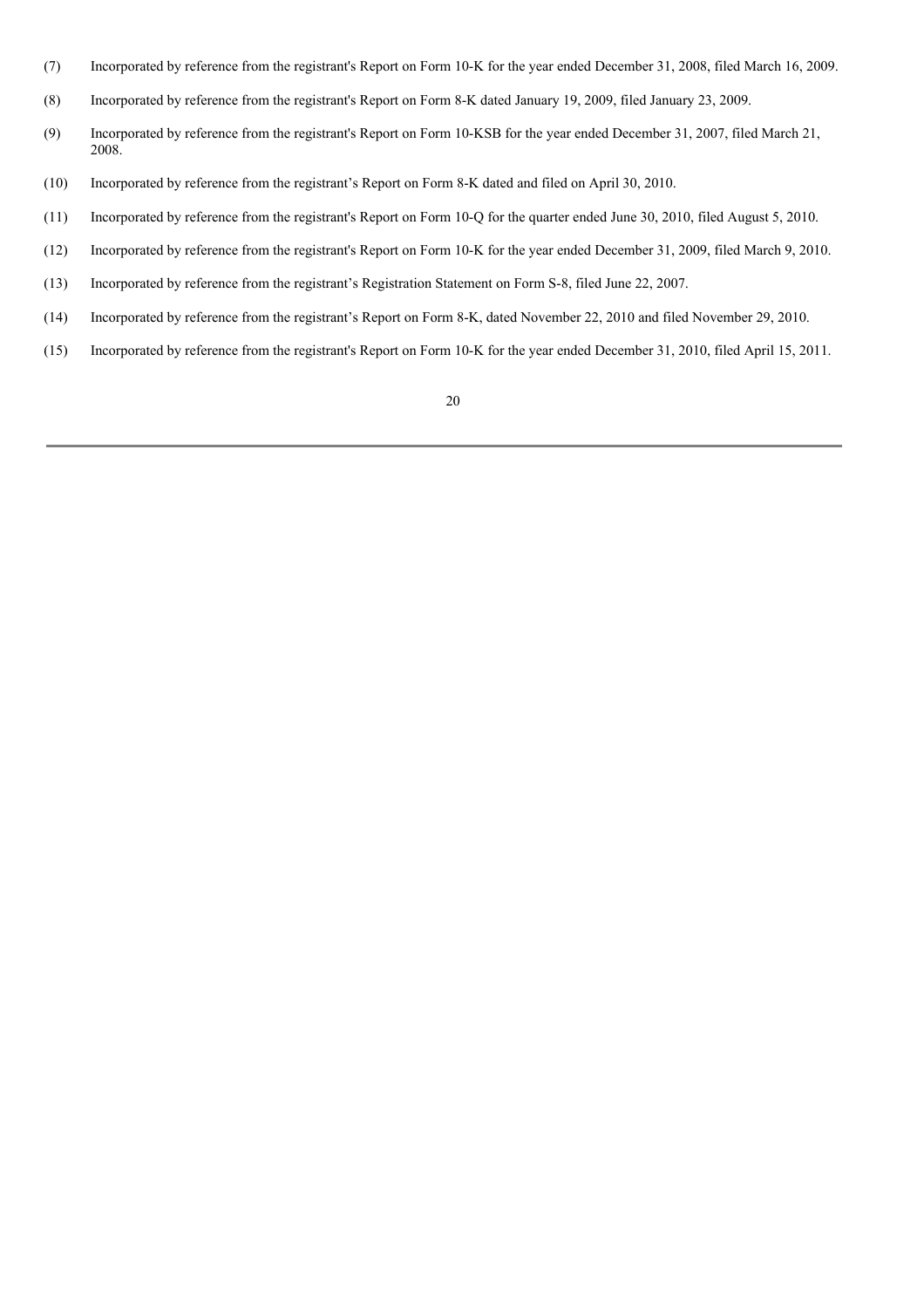# SIGNATURES

Pursuant to the requirements of Section 13 or 15(d) of the Securities Exchange Act of 1934, the registrant has duly caused this report to be signed on its behalf on May 2, 2011 by the undersigned thereunto duly authorized.

# **ASPENBIO PHARMA, INC.**

/s/ Stephen T. Lundy Stephen T. Lundy, Chief Executive Officer

Pursuant to the requirements of the Securities Exchange Act of 1934, this Report has been signed below by the following persons on behalf of the registrant on May 2, 2011 in the capacities indicated.

> /s/ Stephen T. Lundy Stephen T. Lundy, Chief Executive Officer (principal executive officer) /s/ Gail S. Schoettler Gail S. Schoettler, Non-Executive Chair and Director /s/ Jeffrey G. McGonegal Jeffrey G. McGonegal, Chief Financial Officer (principal financial officer and principal accounting officer) /s/ Gregory Pusey Gregory Pusey, Vice President and Director /s/ Daryl Faulkner Daryl J. Faulkner, Director /s/ Douglas I. Hepler Douglas I. Hepler, Director /s/ David E. Welch David E. Welch, Director /s/ Mark J. Ratain Mark J. Ratain, Director /s/ Michael R. Merson Michael R. Merson, Director /s/ John H. Landon John H. Landon, Director

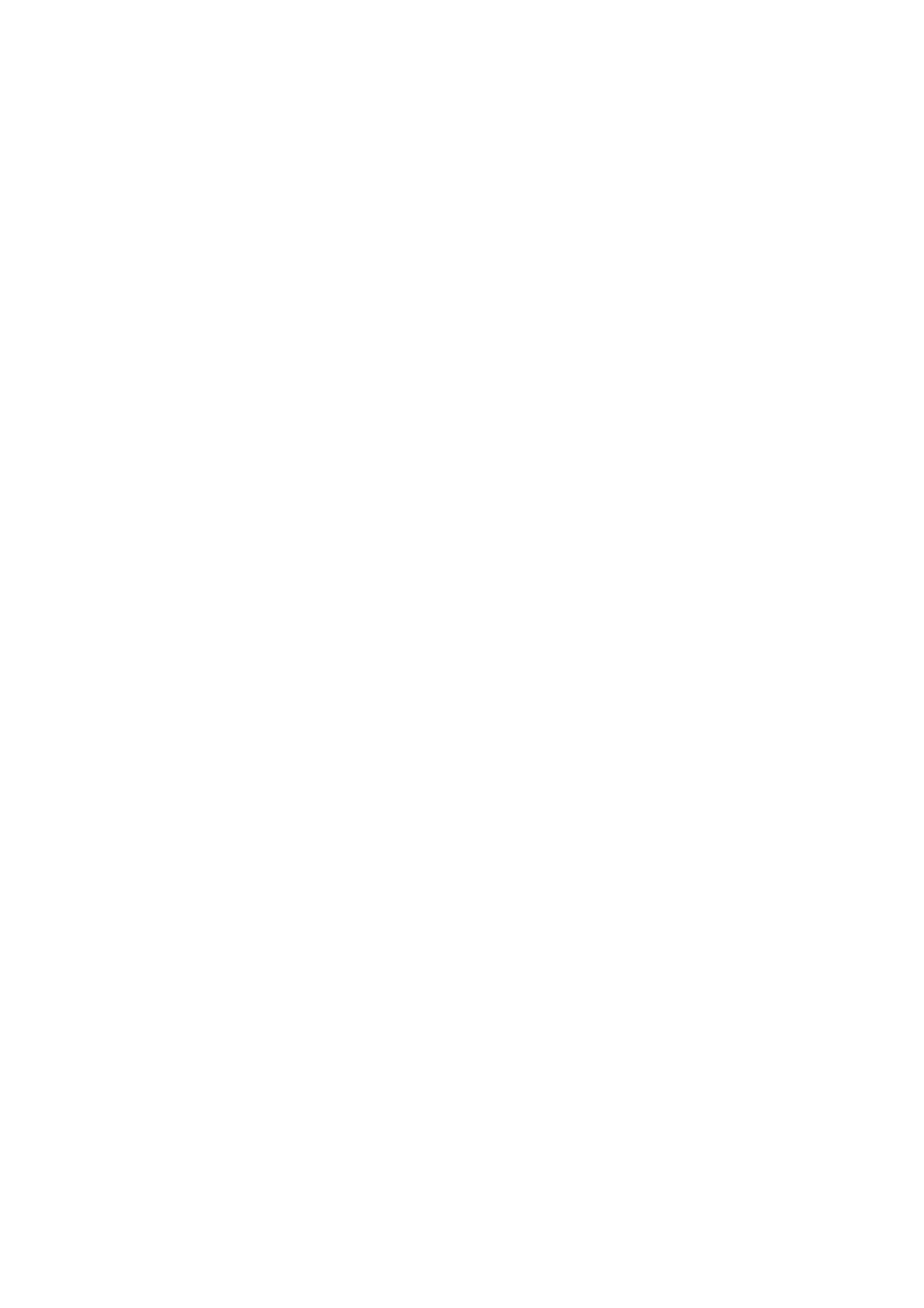# **CERTIFICATION**

I, Stephen T. Lundy certify that:

- 1. I have reviewed this annual report on Form 10-K of AspenBio Pharma, Inc. (the "Registrant"); and
- 2. Based on my knowledge, this report does not contain any untrue statement of a material fact or omit to state a material fact necessary to make the statements made, in light of circumstances under which such statements were made, not misleading with respect to the period covered by this report.

May 2, 2011

/s/ Stephen T. Lundy

Stephen T. Lundy Chief Executive Officer PRINCIPAL EXECUTIVE OFFICER